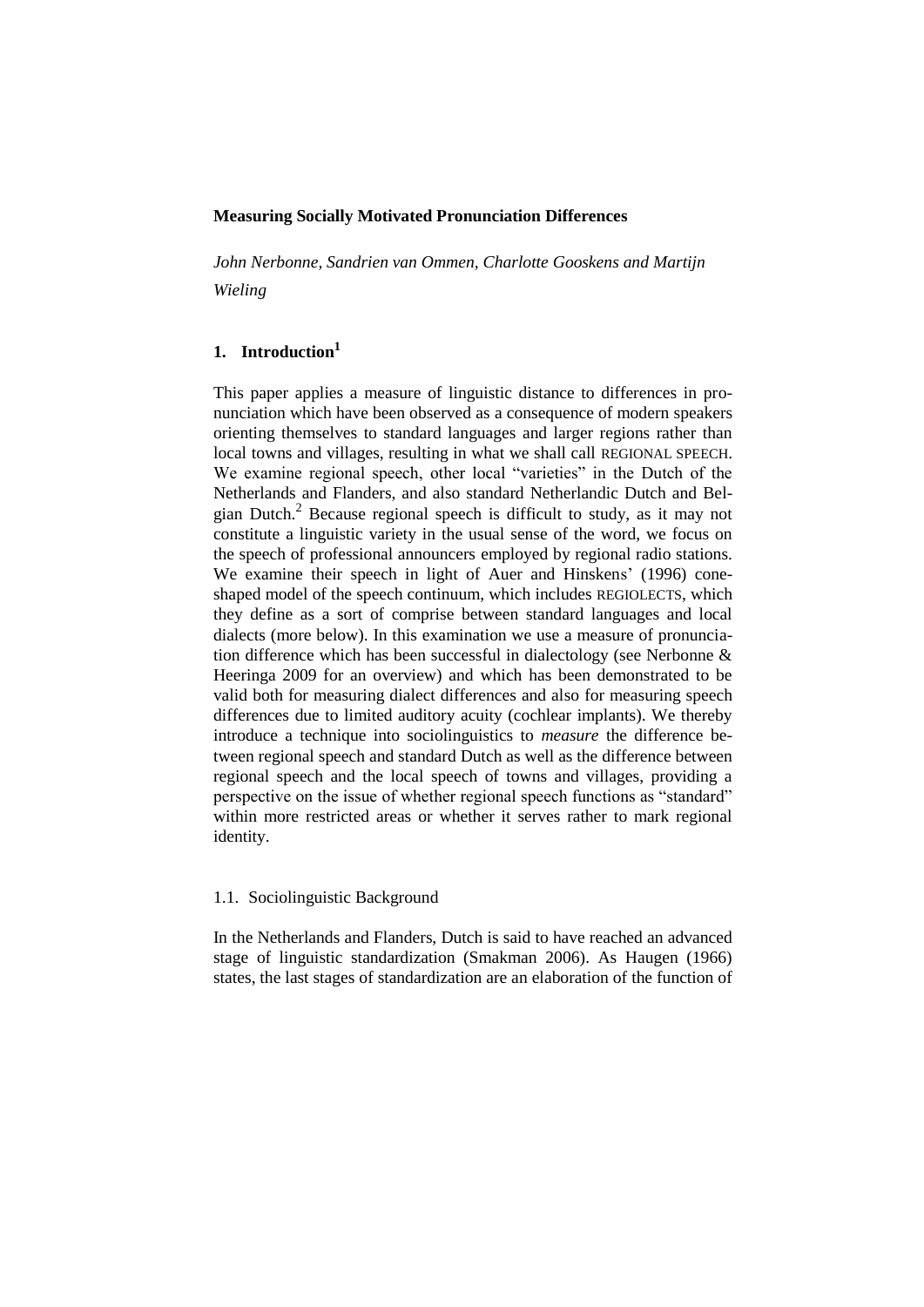a language and the acceptance of this language by the community.<sup>3</sup> This elaboration of function means the standard language is used in contexts in which once a prestigious foreign language was used (an exoglossic standard (Auer 2005), i.e. Latin in medieval Europe or French in the era of enlightenment in most of Europe). Importantly, virtually all speakers have at least a passive mastery of the standard language, which is used in the mandatory educational system, in a large number of national and bi-national radio and television broadcasts, and in many civic and governmental functions. The local dialects of individual towns and villages (hence: BASE DIALECTS or BASILECTS) are used in fewer and fewer situations, and their distinctive properties are therefore being lost or LEVELED extensively. Base dialects, in this stage, may be reminiscent of old forms of dress (see Smakman 2006, for an overview and references), which are protected as a kind of cultural heritage. There is ample evidence that dialects are "leveling" to become more like standard languages (Hinskens 1998, to appear; Kerswill 2003; Streck 2012).

New regional forms are nonetheless springing up (Hinskens, Auer & Kerswill 2005), namely REGIOLECTS, regionally flavored speech, which may also serve new sociolinguistic functions (the concept is due to Hoppenbrouwers 1983, Hoppenbrouwers1990). In general a regiolect is not identical to any single basilect, but is easily understood within its region and is identifiable as originating from that region. Regiolects are considered to involve forms intermediate between basilects and standard language, an assumption we will examine in the current paper. We cannot be sure that the speech of the announcers in the regional radio broadcasts qualifies as regiolectal in Auer and Hinskens' sense (see below), but we shall nonetheless examine it from the perspective of their model.

The last formulation prompts a remark about terminology. We shall examine some instances of distinctly REGIONAL SPEECH in this paper and also show that it does not conform to the predictions made in Auer and Hinskens' model. We shall not refer to the samples we collect as 'regiolects' simply because we are not confident that they qualify as such. We shall elaborate on this below.

In this paper regional speech is examined phonetically. We wish to locate regional speech in the speech continuum, in particular with respect to the base dialects and the standard. We investigate how regional speech relates to base dialects and the standard, and how well it represents its region. In our examination we proceed from Auer and Hinskens' (1996) conical model, shown in figure 1 (which they attribute to Chambers and Trudg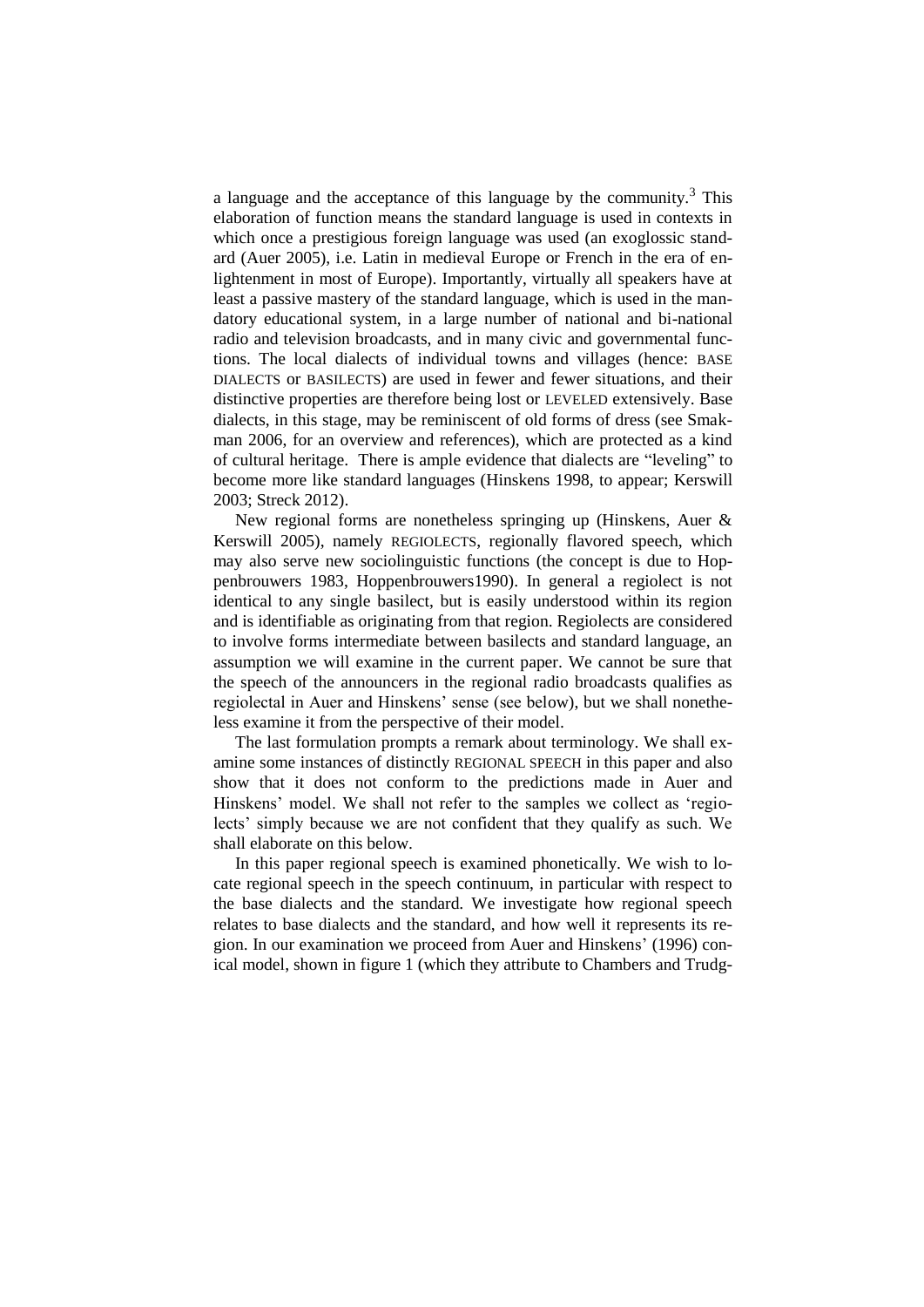ill 1980: 10—11). This figure shows the language situation which is assumed to exist in the Netherlands and Flanders. There is a layer of base dialects at the base of the cone (where the horizontal plane represents regional heterogeneity); there is a standard at the top of the cone (the verti-



*Figure 1.* Model from Auer (2005), cone-shaped speech continuum reflecting diaglossic situations. The convergence of base dialects to each other and toward the standard leads to intermediate, regional, varieties.

cal axis represents types of speech differentiation with respect to social status and context); and there are intermediate varieties within a threedimensional socio-geographic continuum, where we explicitly do not attempt to identify a specific height or even potentially inclined plane that must contain regiolects. The variability of these intermediate forms is meant to be suggested by the arrows.

Our primary descriptive goal in this paper is to examine the speech of some professional representatives of regional speech, namely the announcers at regional radio stations. Since they are paid professional speakers of regionally colored speech, it is interesting to ask where their speech falls in Auer and Hinskens' conical model.

A second goal is to suggest how sociolinguistic discussions of the sort Auer and Hinskens (1996) and Auer (2005) exemplify might benefit from quantitative assessments of sociolinguistic conjectures and postulates. This should be a natural step given the geometric nature of the model, and also given discussions about it, which abound in references to one form of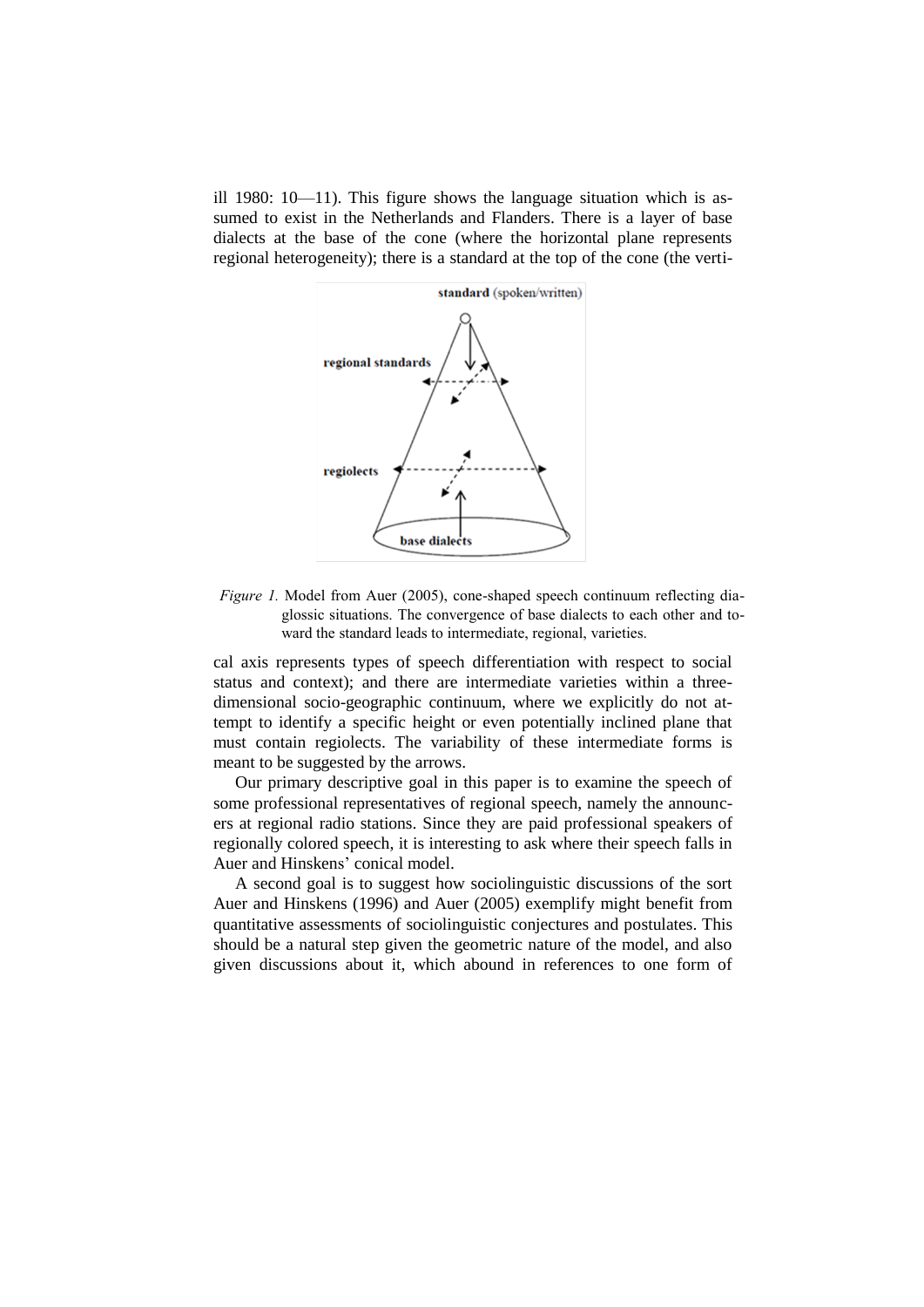speech being "closer" to another, in references to the "space" between varieties, and in discussions of how a given speech form must be understood as the "convergence" of one form toward another. A great deal of this discussion appeals to an intuitive notion of linguistic distance which is advantageous to operationalize. We return to this in section 5 below.

#### **2. Regiolects and speakers**

In this section we first review the literature on regiolects to compile expectations on the linguistic qualities regional speech should have and then second, consider how one is to study regiolects  $-$  i.e. how to obtain samples of regiolectal speech. While we do not wish to insist that broadcasters' speech be regarded as regiolectal in Auer and Hinskens' sense, it is accepted within a sizable region as representative. It may be different in being more consciously controlled, however.

#### 2.1. The sociolinguistics of regiolectal formation

As can be seen in figure 1, we use the notion of 'dialect' for a language variety bounded above by a related (ENDOGLOSSIC, see Auer 2005) standard. Between the dialectal level and the standard in the top of the cone, a continuum is imagined, representing other regional varieties.

A diaglossic repertoire is characterized by intermediate variants between standard and (base) dialect. The term regiolect (or regional dialect) is often used to refer to these intermediate forms, although the implication that we are dealing with a separate variety is not necessarily justified*.* (Auer 2005: 22)

We shall return below to Auer's important qualification that regiolects may not be true varieties, $4$  and our examination will show that the regional speech we have sampled is not intermediate between the standard and base dialects. For this reason we shall refer to our samples as regional speech and not as regiolects. We return to this in the discussion (below).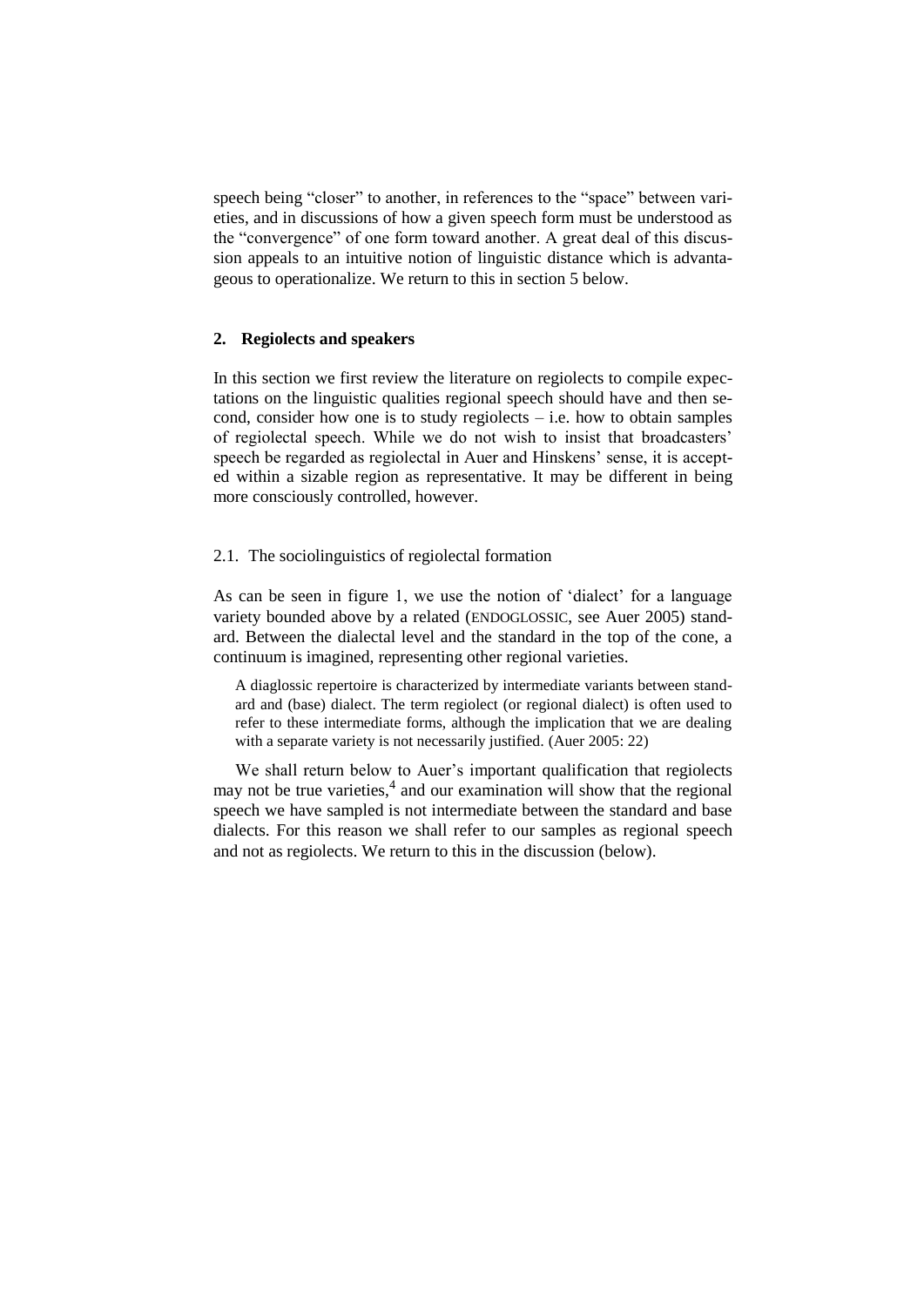

*Figure 2.* Three types of koineization, after Sobrero (1996). The dashed-line circles represent the result of the koineization.

But we first wish to collect some thoughts on regiolects. What Auer calls intermediate forms (regiolects) are presumed to be more standard than dialects, but more regionally colored than the standard. Regiolects may arise due to various social forces, especially through a process of dialect leveling (koineization) and standardization. Sobrero (1996), analyzing the modern Italian situation, distinguishes three types of koineization (see also Hinskens, Auer, and Kerswill 2005):

- 1. Active koineization: The spread of a koiné of a strong urban center into the neighboring territory (e.g. Milanese and Neapolitan).
- 2. Passive koineization: Dialectal diversity is leveled under the influence of the standard.
- 3. Reinforcement and expansion: Horizontal leveling decreases distinctiveness on a local level in favor of distinctiveness on a regional level, which means the leveled regional varieties are more distinctive from each other than the original transition zone dialects.

In figure 2 these three types of koineization are visualized. Hinskens, Auer, and Kerswill (2005) describe the formation of koiné as "structural convergence between closely related linguistic systems, eventually leading to the stabilization of some compromise variety." According to Trudgill (1986), this koineization does not remove all variation and the remaining variation is assigned new functions. Thus, koineization results in a *reallocation* of linguistic and extra-linguistic functions to different variants.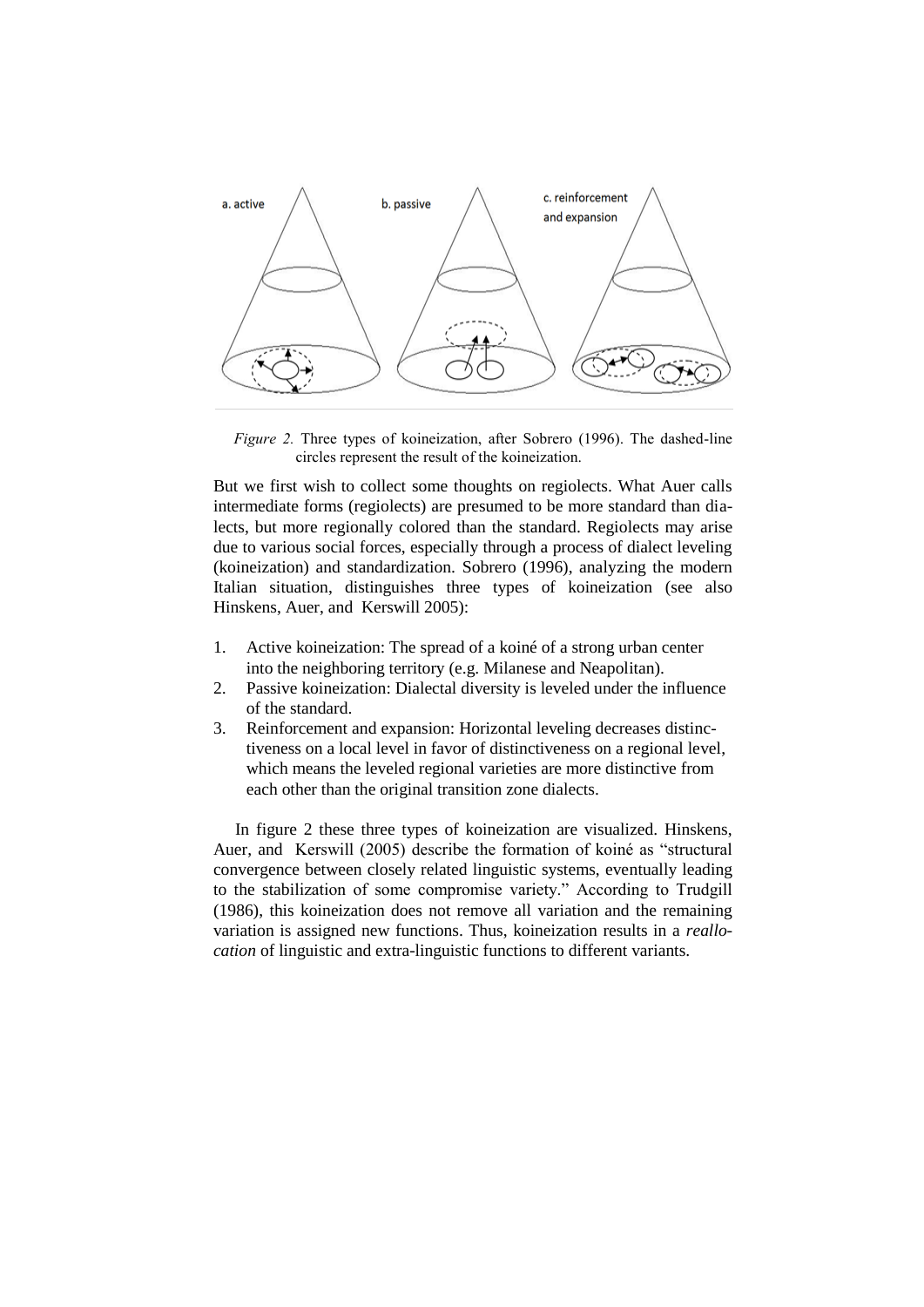In figure 2a the active spread of an urban center increases the homogeneity of regional speech, because a single variety is used in a larger geographical region. In figure 2b, the standard influences the dialectal varieties. Because all the base dialects are influenced by the same standard, dialectal variation becomes smaller. The situation in figure 2c is comparable to the situation in figure 2b, in the sense that dialects converge, but in this situation the leveling results from their converging to each other and is not imposed by the standard or by a dominant (metropolitan) center. The result is that the homogeneity *within* a region increases, which at the same time results in more distinctiveness *between* (some) varieties on an interregional level. The figure suggests that dialect convergence and divergence take place simultaneously. Howell (2006) gives a concise overview of the literature on the influence of some migration processes on urban Dutch koineization and advocates a bottom-up view. He shows that a wide variety of Dutch dialects, through immigration, influenced the urban Dutch vernaculars, which contrasts with the view that prestigious dialects expanded. In sum, dialect convergence is the result of complicated interactions, normally leading to an increase in homogeneity on the regional level.

Following Auer (2005), we may assume regiolects are not merely a product of koineization, but also of standardization (although these influences may be intertwined, see figure 2b, where koineization is influenced by the standard). In the stage of standardization that Netherlandic and Belgian Dutch have reached, the influence of the standard is of great importance.

Van Coetsem (1988) describes four sorts of unidirectional interactions (ADVERGENCE, as posited by Mattheier 1996) which result in dialects becoming more like the standard. Van Coetsem focuses on the situation of language users, in particular whether a situation primarily involves speakers of base dialects who adopt standard forms while maintaining their own dialect. In this sort of situation the dialect speaker *actively* borrows from the standard. On the other hand, Van Coetsem also observed speakers of the standard language (or other dialects) who shift to a local dialect, e.g., as a consequence of moving to the dialect area. In this situation the immigrant speaker typically imposes other features onto (his rendering of) the dialect, which, however, is unlikely to change unless there is a substantial number of immigrants. Van Coetsem recognized that the processes were only separate in the ideal case, and that concrete contact situations often involve several factors. Van Coetsem (1988) conjectured that regional varieties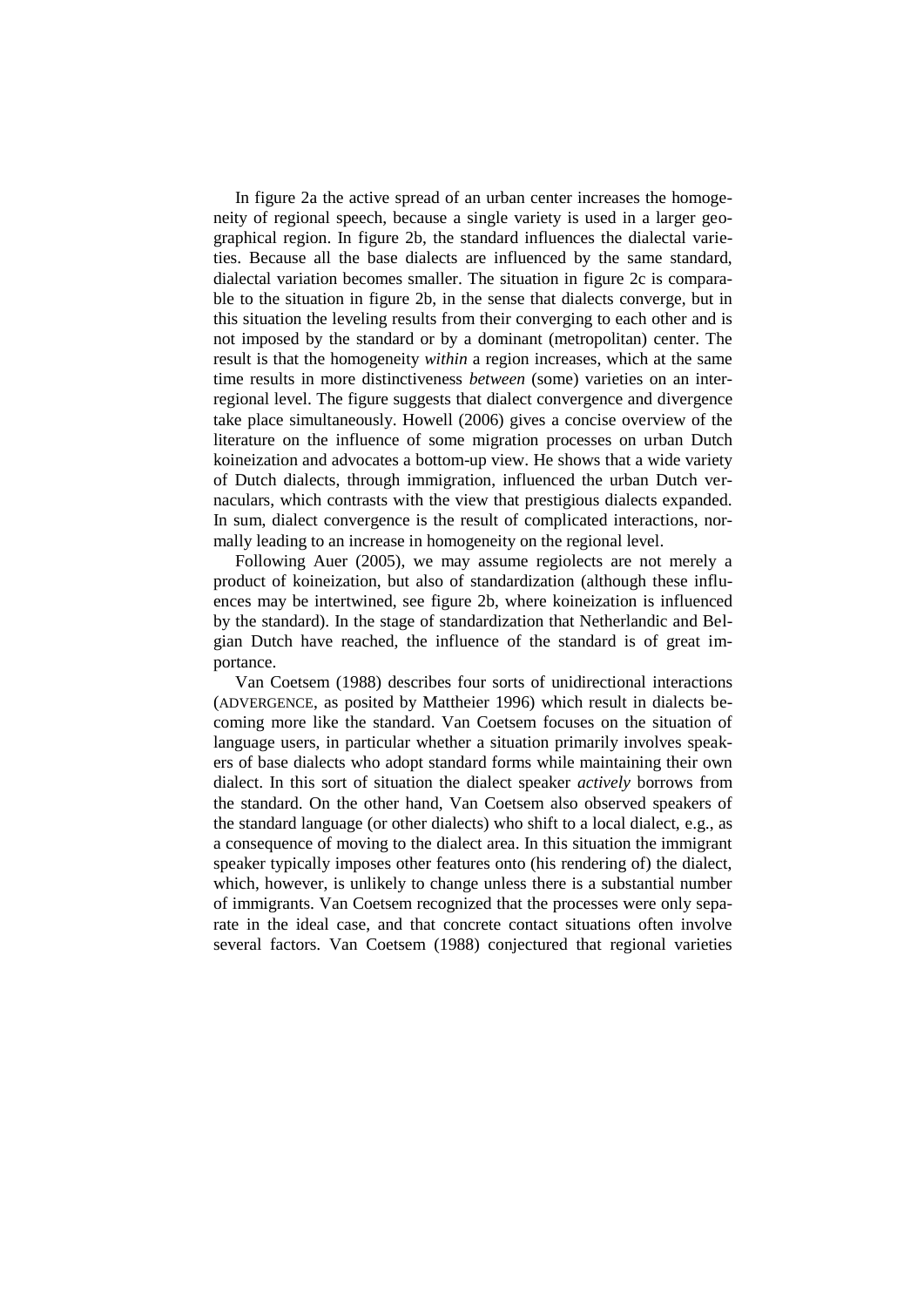typically evolve in situations in which the dialect is the active recipient, taking up (lexical) items from the standard.

If we summarize the descriptions of the regiolect we have noted thus far, we can state that regiolects are varieties on a continuum between dialects and standard, resulting from a process of koineization and standardization, including an imposition of the standard on dialects. Regiolects are thus (*inter alia*) phonetically distinct from the standard, but, through leveling, representative of a larger region than a base dialect. What, then, is the sociolinguistic role of this regiolect in the region?

Since a regiolect is a more standard-like variety of a dialect, and the standard is universally intelligible, a regiolect should be intelligible in a larger region than a base dialect would be. The regiolect, seen from this perspective, fulfills a communicative function. But dialects within one region are closely related and mostly mutually intelligible, which obviates the (communicative) need for a regiolect in intra-regional communication. On the other hand, a regiolect, as a regionally colored variety of the standard allows speakers to display their regional loyalty and regional identity without risking ineffective communication. This may be comparable to a situation Van Coetsem (1988) describes, where the standard absorbs phonetic features of the regional variety. One envisages a dynamic in which a regiolect is intelligible in a larger area than a base dialect, and where regional color in pronunciation allows the speaker to express affiliation with the region. Auer (2005) describes regiolects as a sociolinguistic tool in a similar way:

The intermediate forms often fulfill a sociolinguistic function by enabling their users to act out, in the appropriate contexts, an identity which could not be symbolized through the base dialects (which may have rural, backwardish or non-educated connotations) nor through the national standard (which may smack of formality and unnaturalness and/or be unable to express regional affiliation)*.* (Auer 2005: 23)

The two views differ in the function they attribute to regiolects. A regiolect produced by koineization, i.e. the convergence of dialects toward each other and toward the standard may facilitate communication, while on the other hand a regiolect as a means of expressing solidarity with a region, even regional identity, functions primarily as means of regional identification (social marking). Note that these two functions correspond to different directions from which regiolects arise in the cone of linguistic variation. The first, communicatively motivated force is attracted by the standard and represents an upward dynamic within the cone of variation, while the se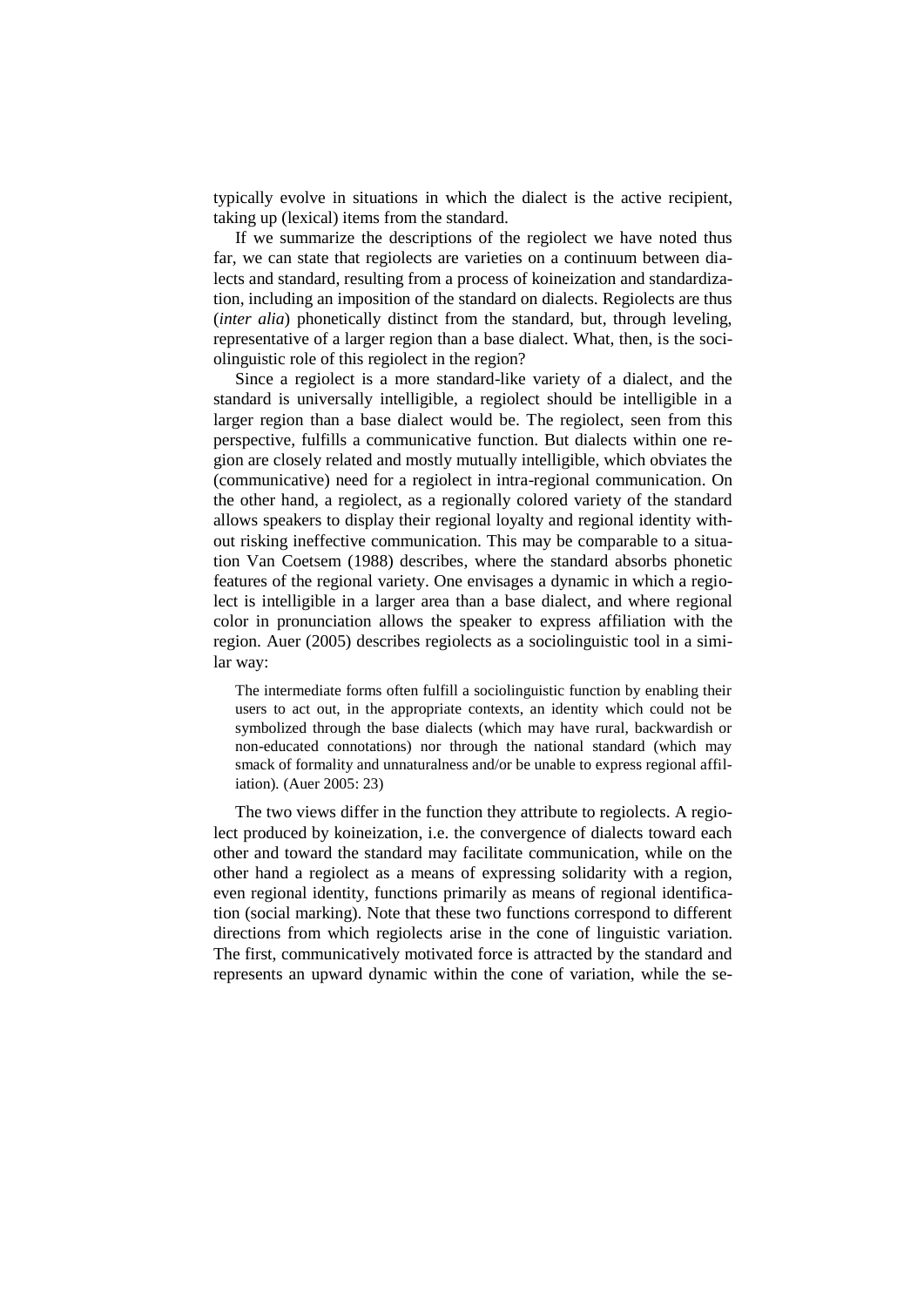cond, socially motivated force, reacts to the standard and ought to be seen as proceeding downwardly in the cone, from the standard to the regional varieties. A regiolect may well have both functions, and which function is most important may depend on the level of standardization of a language. If the standard language is accepted for all usage contexts (Smakman 2006; Haugen 1966), then the regiolect has no communicative function at all and may be used only to express regional affiliation. In a situation where regional (dialectal) speech is still the language of first language acquisition, there is no reason to see the use of regiolects as a reaction to standardization, but rather as a means of communication that is less formal than the standard.

## 2.2. Regional Speech

If we wish to study regiolects, we need to obtain samples of them, concrete, representative examples. The task is not as straightforward in the study of regiolects as it is in other branches of variationist linguistics, which famously have their own challenges with respect to data collection, as witnessed by Labov's (1972) discussion of the paradox of the observer. The reason for our added caution is hinted at in a qualifying clause in Auer's definition, which we repeat for convenience:

A diaglossic repertoire is characterized by intermediate variants between standard and (base) dialect […] *although the implication that we are dealing with a separate variety is not necessarily justified.* (Auer 2005: 22, emphasis added by the authors)

If regiolects are indeed not varieties, that is, relatively stable collections of speech habits that serve as a means of communication in a well-defined community, then regiolects are more ephemeral manners of speaking that are intermediate between base dialect and standard. Auer's admonishing clause suggests that regiolectal speech manners might be a sort of compromise between base dialects and standard that is within the competence of most diaglossic (standard-dialect) speakers. If this is correct, then we shall never encounter monolingual speakers of regiolect, nor, indeed, native speakers. The challenge is to find authentic and commensurable samples of regiolectal speech.

In light of these potential problems the existence of regional radio stations and regional programs is a most fortunate circumstance. These stations aim to serve areas much larger than single towns or villages, and they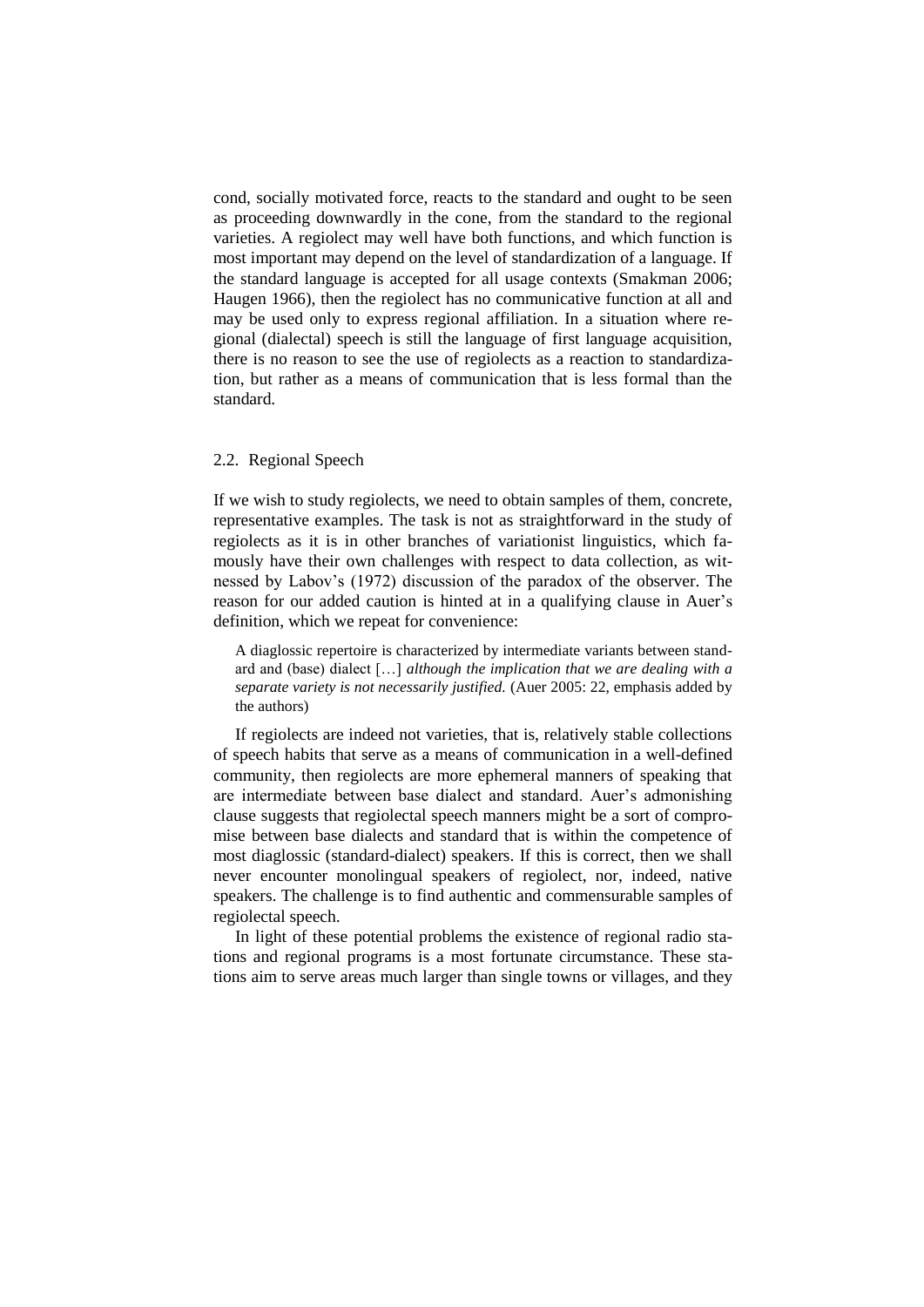regularly transmit entire programs in regionally colored speech with the aim of reaching audiences throughout entire regions. They have existed for several decades now, and therefore appear to satisfy a need, which, moreover, is recognized commercially. While it may be true, as Auer tangentially suggests, that it would be incorrect to view regiolects as varieties, there are nonetheless professional speakers of locally colored language who aim to reach wide ranges of dialect speakers in a given region. Our strategy in probing the regiolectal landscape will therefore be to seek out such speakers and to investigate their speech as regiolectally representative.

It would of course be preferable to record more such professional regiolectal speakers for each region, but there are not many, and they are professionals who expect compensation for their speech. We are fortunate in having one per region, but we concede that more would be beneficial.

We shall examine the speech of regional radio announcers from the perspective of Auer and Hinskens's model of regiolects, and we shall examine the questions of where their regional speech fits within Auer's cone of variation, whether it faithfully represents the speech of its region, and whether it appears to be motivated more by a need to facilitate communication or by a wish to express regional identity. Even if it turns out that the speech of the broadcasters should not be regarded as regiolectal *sensu stricto*, the analysis below will be interesting if it shows the range that is possible for "professional" regional speakers, since their speech is accepted by many as representative of the region.

#### 2.3. The Netherlands and Flanders

In both the Netherlands and in Flanders, Dutch is the standard language, but Standard Netherlandic Dutch is not the exact same language as Standard Belgian Dutch (see endnote 1). Even though the formal (written) standard does not differ much between Belgian and Netherlandic Dutch, the spoken standards have phonetically diverged (van de Velde 1996), resulting in two separate (but closely related) standard varieties. These varieties may be very similar, but they have evolved separately. The Eighty Years' War (1558—1648) politically isolated Flanders from the Netherlands, stalling the standardization of Dutch in Flanders, where French assumed many supra-regional communicative functions (Grondelaers et al. 2001). In the  $19<sup>th</sup>$  and  $20<sup>th</sup>$  centuries Dutch was again installed as the official standard in Flanders, leading to a new impulse to standardization. There was no Belgian Dutch standard, so the Netherlandic Dutch standard was accepted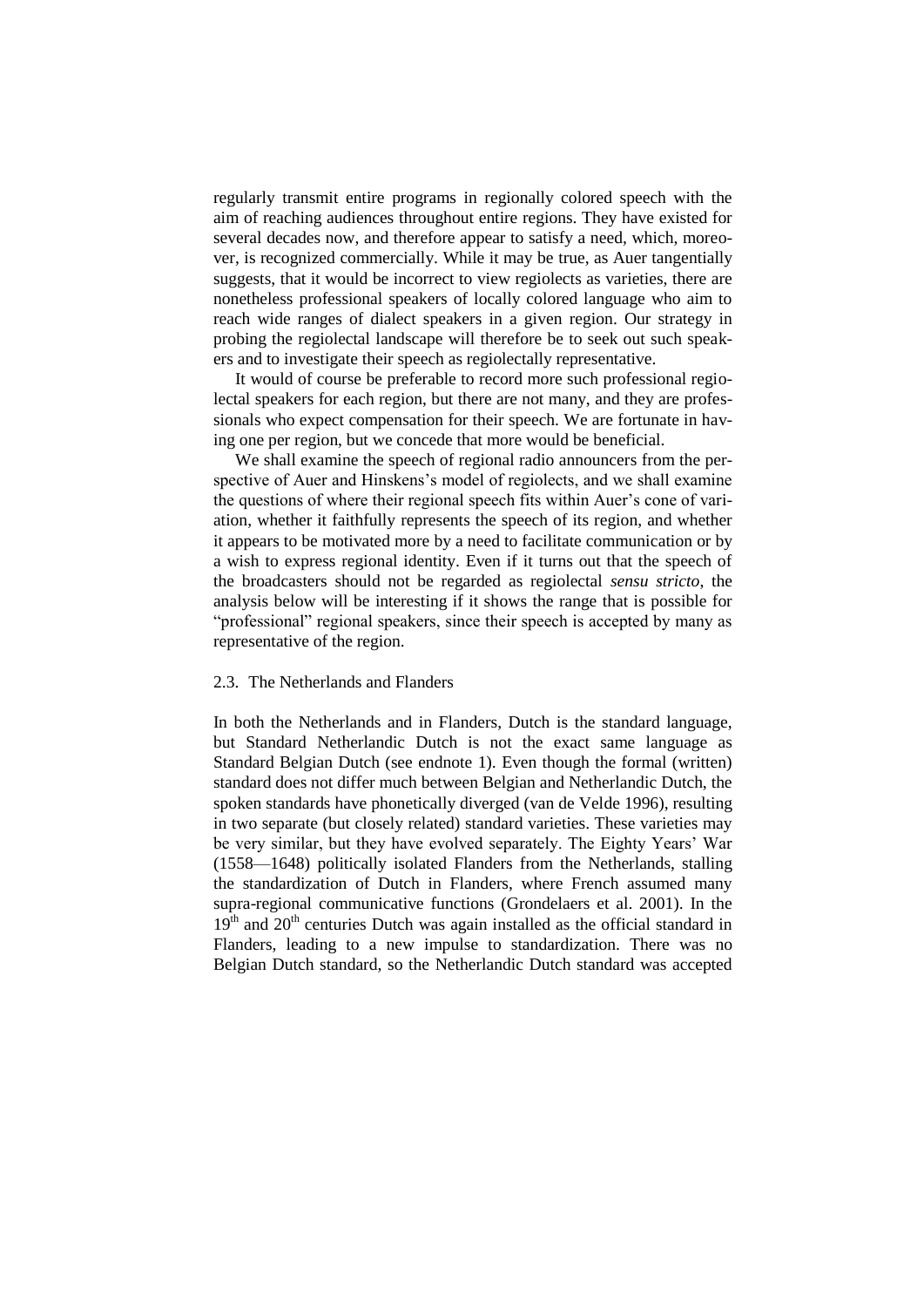as the norm (Geeraerts 2001). Grondelaers et al. (2001) refer to one consequence of this interrupted standardization as SYNCHRONIC STRATIFICATION, i.e. a larger distance between regional and supra-regional speech.

We shall not examine in detail whether the Belgian differentiation is larger than the Dutch but we shall pay attention to the issue below, and we shall check for differences between the two Dutch speech continua.

We focus on the role of the regional speech – whether it functions primarily as koiné or as an expression of regional identity. We develop these hypotheses in section 3 (below).

### **3. The role of regiolects: Hypotheses**

In the current paper, the phonetic proximity of regional speech to standard and dialect is used to investigate the function of regional speech. We expect pronunciation dissimilarities to be an important difference between regional and standard speech. This is irrespective of whether one proceeds from the assumption that the regional speech arises from a local variety which absorbs lexical items from the standard, whose pronunciation then "pulls" the local variety toward the standard, or from the assumption that regional speech is a variety of the standard which has absorbed local phonetic coloration. The latter likewise contributes to pronunciation differences. We compute pronunciation dissimilarities by the use of the Levenshtein distance (see below). Pronunciation differences between words are expressed in a distance, and distances between the many words in a sample together constitute the so-called dialect distance between two varieties.

For the current study these distances may be analyzed to reveal more about the role of regional speech in the Netherlands and Flanders. We distill our interests in the function of regional speech to the three questions below. We begin by noting that the conical model predicts an intermediate position for regional speech, which we shall, of necessity, test in two parts. Thinking geometrically, we view the position of the regional speech first from the perspective of the base dialects, and then from that of the standard.

1. Are the base dialects in the region really closer to the regional speech than they are to the standard, so that the regional speech might be easier to use (than the standard) and thus offer benefits in communication in the region? And how different are the standard and regional manners of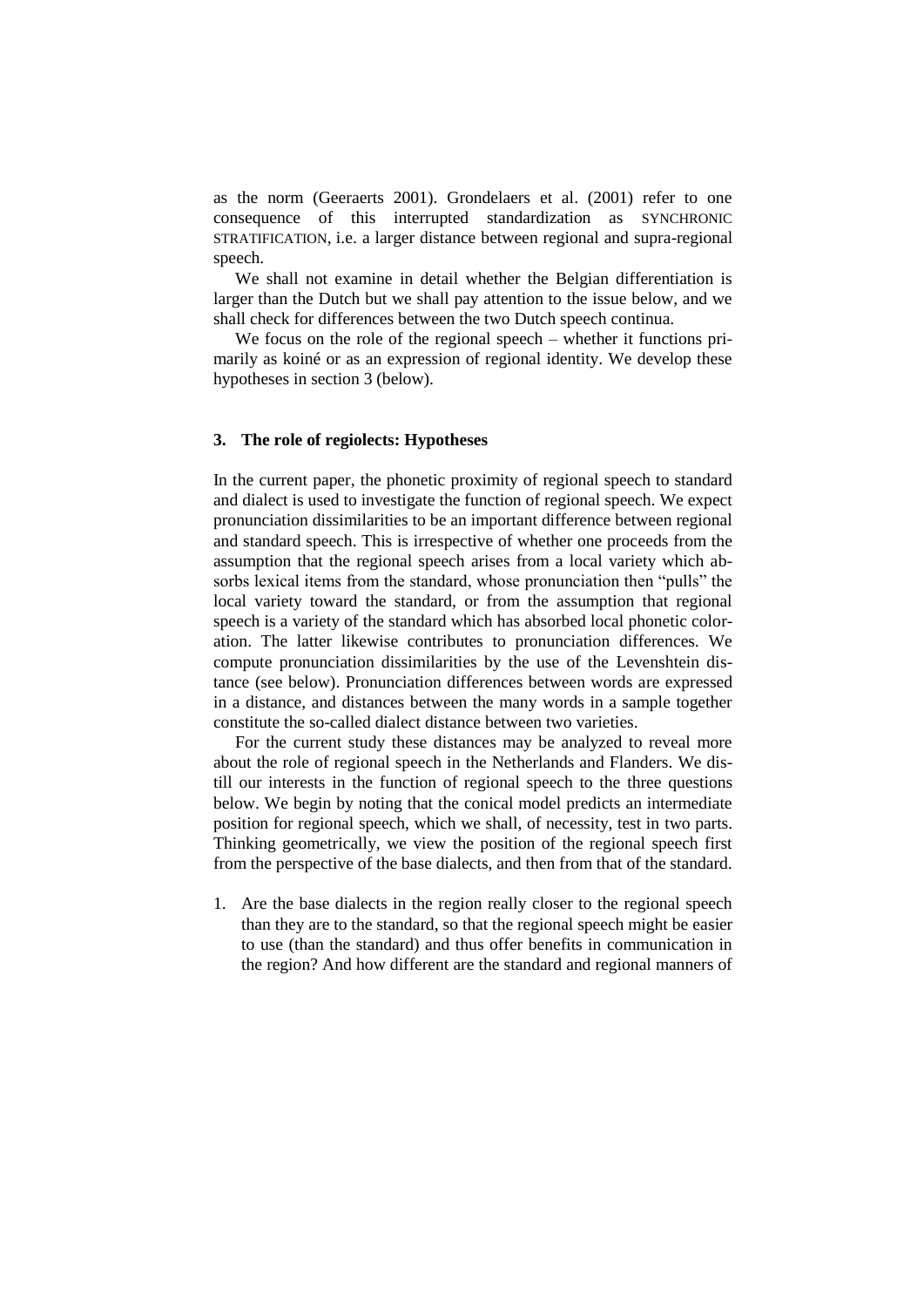speech as candidate koinés (again seen from the point of view of the base dialects)?

- 2. Is the regional speech also closer to the standard than the base dialects are, as the conical model predicts? This question is not the same as above (1), where we looked at two pairs of distances, namely basestandard and base-regional. We examine here the standard-regional and the standard-base distances to verify a second consequence of the conical model, namely that the regional manner of speaking is a compromise in the direction of the standard. Regional speech might be closer to the based dialects by emphasizing non-standardness even more than the base dialects, perhaps due to its function in displaying regional identity.
- 3. Is regional speech a loyal representative of its region? In other words, is the regiolect closer to base dialects in its own region than to other base dialects?

Our first questions (1 and 2) are aimed at verifying whether the conical model in fact obtains and at identifying possible instances where it does not. We do this in order to check on the most important functions of the regional speech, i.e. to see whether it might facilitate communication in limited regions or whether it instead functions primarily to express regional solidarity and regional identity.

We think the third question will most likely be answered positively, since there can be no motivation for disloyal regional speech, but we add this question partly in view of our samples, the speech of radio announcers. If they are performing poorly, e.g., simply adding regionalisms a bit randomly to their speech, then they may turn out to represent "general regional speech" better than they represent the regional speech of their own region. In any case it is a non-trivial task – perhaps not possible at all for many speakers – to place one's speech between the standard and a large number of base dialects.

We also tried to ask whether a given speech sample is a *fair* representative in its region, and not e.g., a slightly more standard variant of a base dialect from a dominant city or town in the region or from the place where the speaker comes from. However, we shall not test fairness strictly, as we have not found a way to do this quantitatively. We first hypothesized that for a given region, we might measure *all* the pair-wise distances not only among all the base dialects but also between the regiolect and all the base dialects, noting in particular the mean distance to the base dialects (for each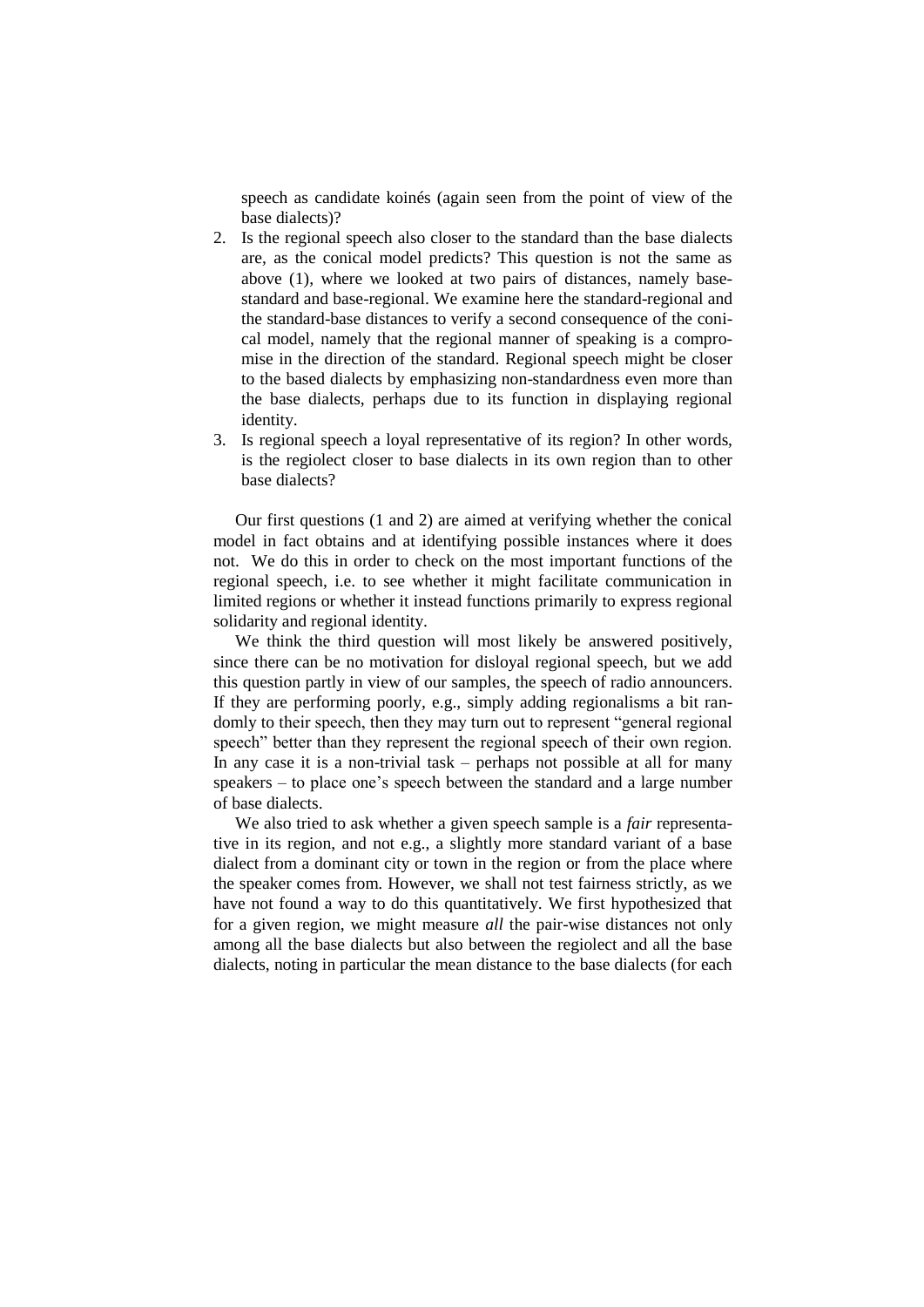base dialect and for the regiolect). If we then compared, for each base dialect and for the regional speaker's speech, its mean distance to the other base dialects, we might see where the regional speech lies in the distribution of mean differences. But we abandoned this idea due to the problem that various regiolects might *fairly* represent a region at different average distances from the base dialects (as the imaginary regiolect gets closer to the standard).

As noted in section 2.3 (above), the role of regiolects in Flanders and the Netherlands may differ, so we shall likewise pay attention to differences in the countries which might be due to the late standardization of Belgian Dutch, or to the very dominant position of the standard language in the Netherlands. We expect base dialects in the Netherlands to be more similar linguistically to the standard and to their regiolects (less vertical variation than in Flanders), which might in turn mean that regiolects in the Netherlands will also differ less from the standard (than those in Flanders). This is not a focus of our study, but we shall not neglect it.



*Figure 3.* Map of the Netherlands and Flanders, indicating the regions.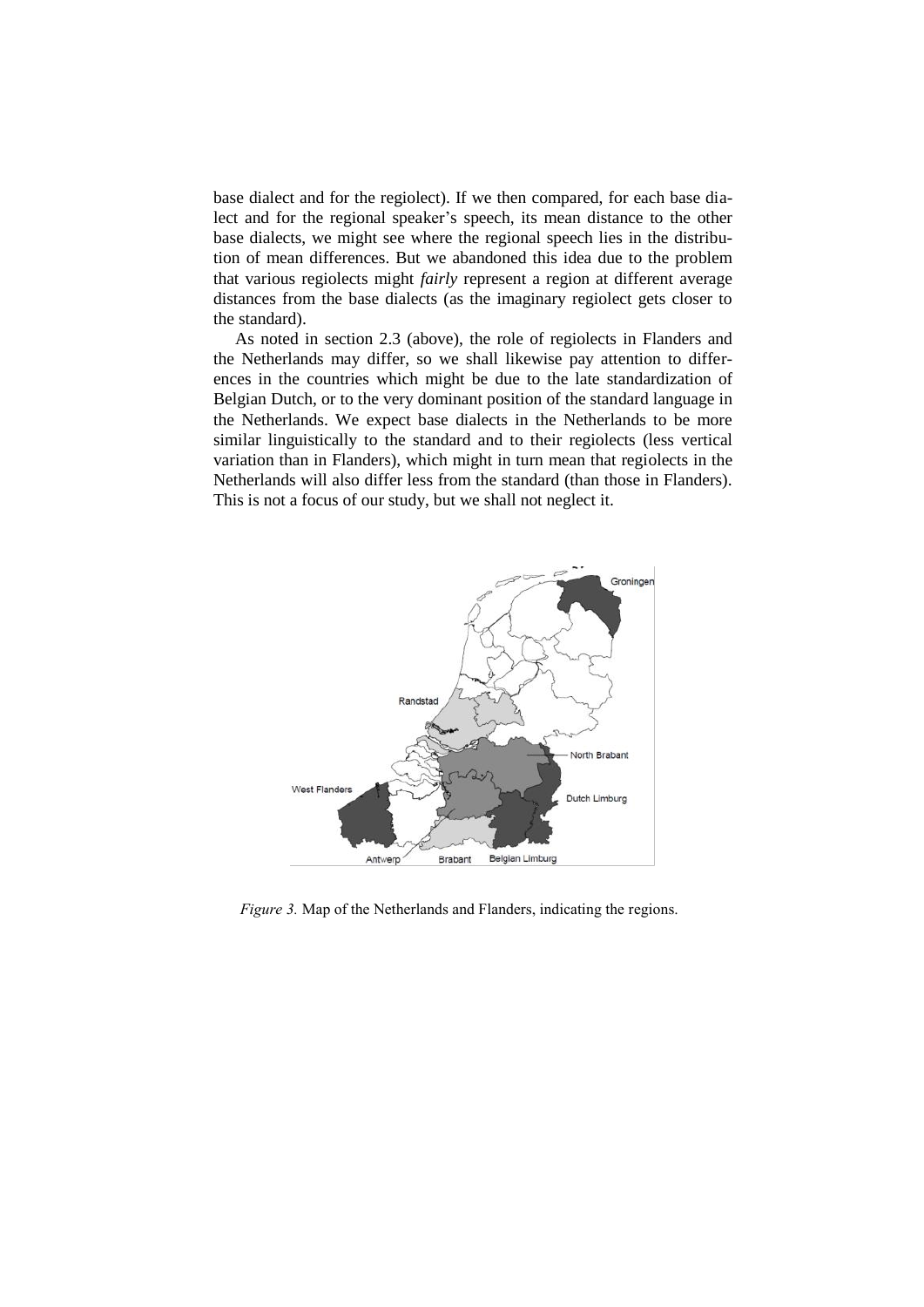# **4. Material**

### 4.1. Geographic Regions

In this study regions are mainly defined by provinces, which are governmental entities (Impe et al. 2008). We focus on the regions of the provinces Antwerp (FL), Brabant (FL), Belgian Limburg (FL), West Flanders (FL), North Brabant (NL), Netherlandic Limburg (NL) and Groningen (NL) and the agglomeration *Randstad* (NL) shown in figure 3. The reader might wish to note that the province name 'Brabant' is used both for a province in the Netherlands and for one in Belgium. We shall refer to these respectively as 'North Brabant' or 'Brabant (NL)', and 'Brabant (FL)'.

The areas chosen differ with respect to their political and economic importance in their respective countries. The regions Brabant and *Randstad* are the most central areas (both containing the capital city<sup>5</sup>) in Flanders and the Netherlands, respectively. Besides the regions' economic and cultural importance both regions have dominant positions in the media in their respective countries. The regions West Flanders, Belgian Limburg, Groningen and Dutch Limburg, on the other hand, are peripheral areas, where dialectal language use is better preserved than in the other areas. The regions Antwerp and North Brabant are considered intermediate areas: they are closer to the central region than the peripheral areas.

The *Randstad* in reality is a region consisting of two provinces (Utrecht and South Holland) and a part of the province of North Holland. Since the *Randstad* is an agglomeration of cities in the Netherlands, crossing borders of provinces, these provinces cannot, for the purpose of this study, be taken apart as separate regions. Because the regions mentioned above are defined by province borders (not dialectal areas), the borders of the *Randstad* are defined by state conventions as well, following VROM (ministry of housing, spatial planning and the environment, *Randstadmonitor* 2006).

#### 4.2. Pronunciation data

We wish to compute the phonetic distance between dialectal, regional and standard speech, which makes it necessary to use pronunciations from several sources. Regional pronunciations were selected from a project on mutual intelligibility in the Netherlands and Flanders where eight male regional radio commentators (four from each country) pronounced 300 words as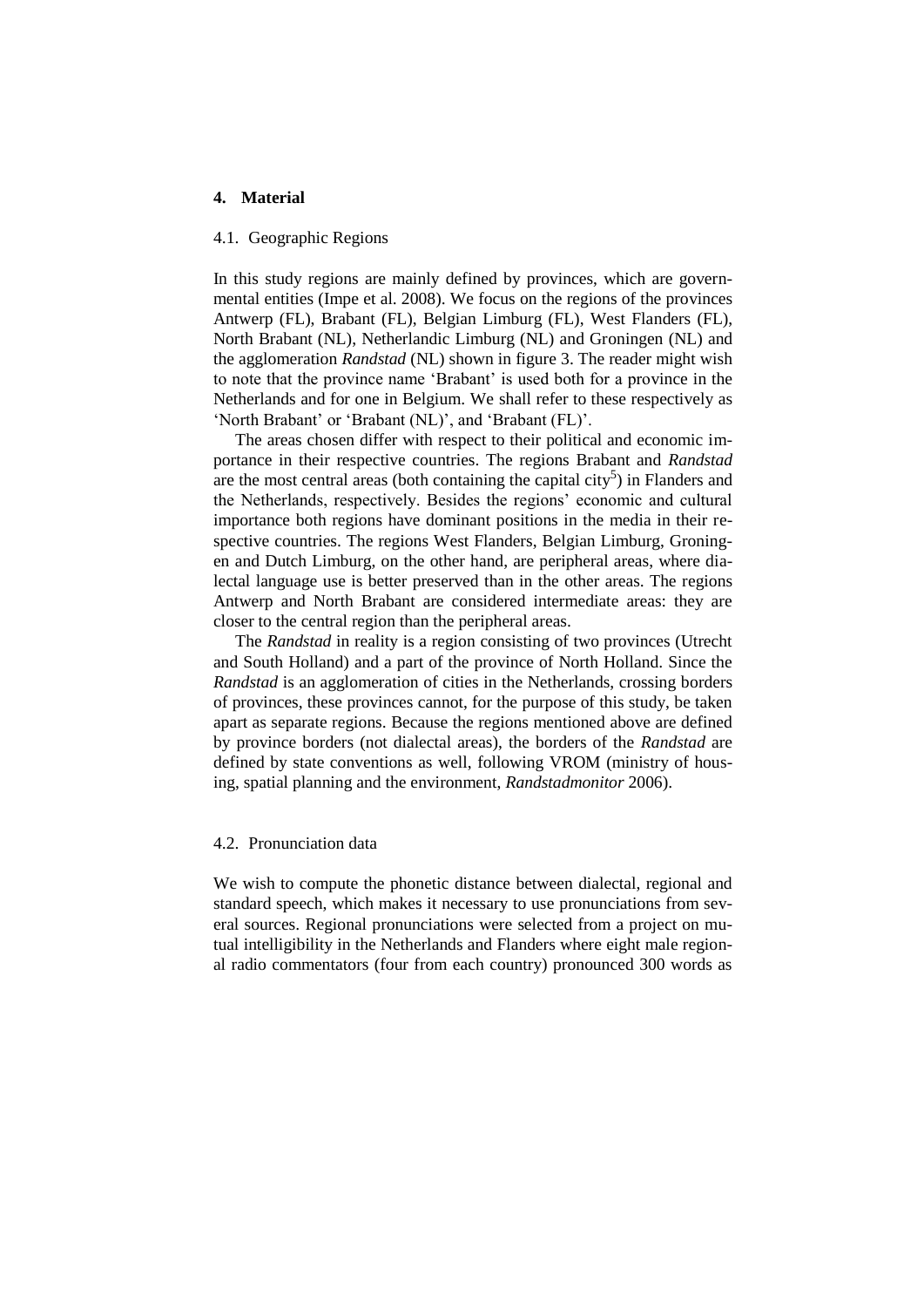they would as professional regional speakers (Impe et al. 2008). Every announcer was between the age of 27 and 34 at the time of testing, and born, raised and still living in the region they represent. The speakers reported using both regionally colored and standard speech regularly for personal and professional ends. The announcers were asked to pronounce the words in isolation, without making lexical changes to the words. This allows us to compare the pronunciations with the pronunciations of the base dialect respondents, who had the same task (see below). The instruction given to the speakers was to use "informal regionally accented speech, comprehensible in the speaker's entire region". All pronunciations were transcribed by the same person (the second author, whose native language is Netherlandic Dutch). The transcriptions were discussed with a second transcriber at an early stage, to ensure consistency and correctness. For the purpose of the current study the Belgian Dutch transcriptions were checked by a transcriber whose first language is Belgian Dutch.

Dialectal pronunciations in 318 places located in the eight regions were taken from a 562-word subset of the Goeman-Taeldeman-Van Reenen-Project (GTRP; Goeman & Taeldeman 1996). The words were selected by Wieling et al. (2007) for a computational analysis of Dutch dialect pronunciation, where words that were spoken in isolation were favored in order to facilitate the identification and extraction of the necessary material. We used the overlapping words in the two data sets for the comparison in this study (37 words: 2 nouns, 17 adjectives and 18 verbs). We transcribed the standard pronunciation of these 37 words ourselves according to Gussenhoven (2007; Dutch) and Verhoeven (2005; Belgian Dutch). The list of words used in the analysis can be found in the appendix.

The regional, standard and Belgian dialect transcriptions were all based on the same subset of IPA sound segments consisting of 55 sounds. As reported by Wieling et al. (2007), the dialect transcriptions in the Netherlands in the GTRP were transcribed using a much larger set of about 80 sounds. To make these transcriptions more comparable we automatically merged the sounds occurring only in the Netherlandic transcriptions with the most similar sounds occurring in the smaller set. This approach was proposed and discussed in detail by Wieling and Nerbonne (2011). The procedure of automatically determining sound distances (needed to determine the most similar sounds) is also discussed in the next section.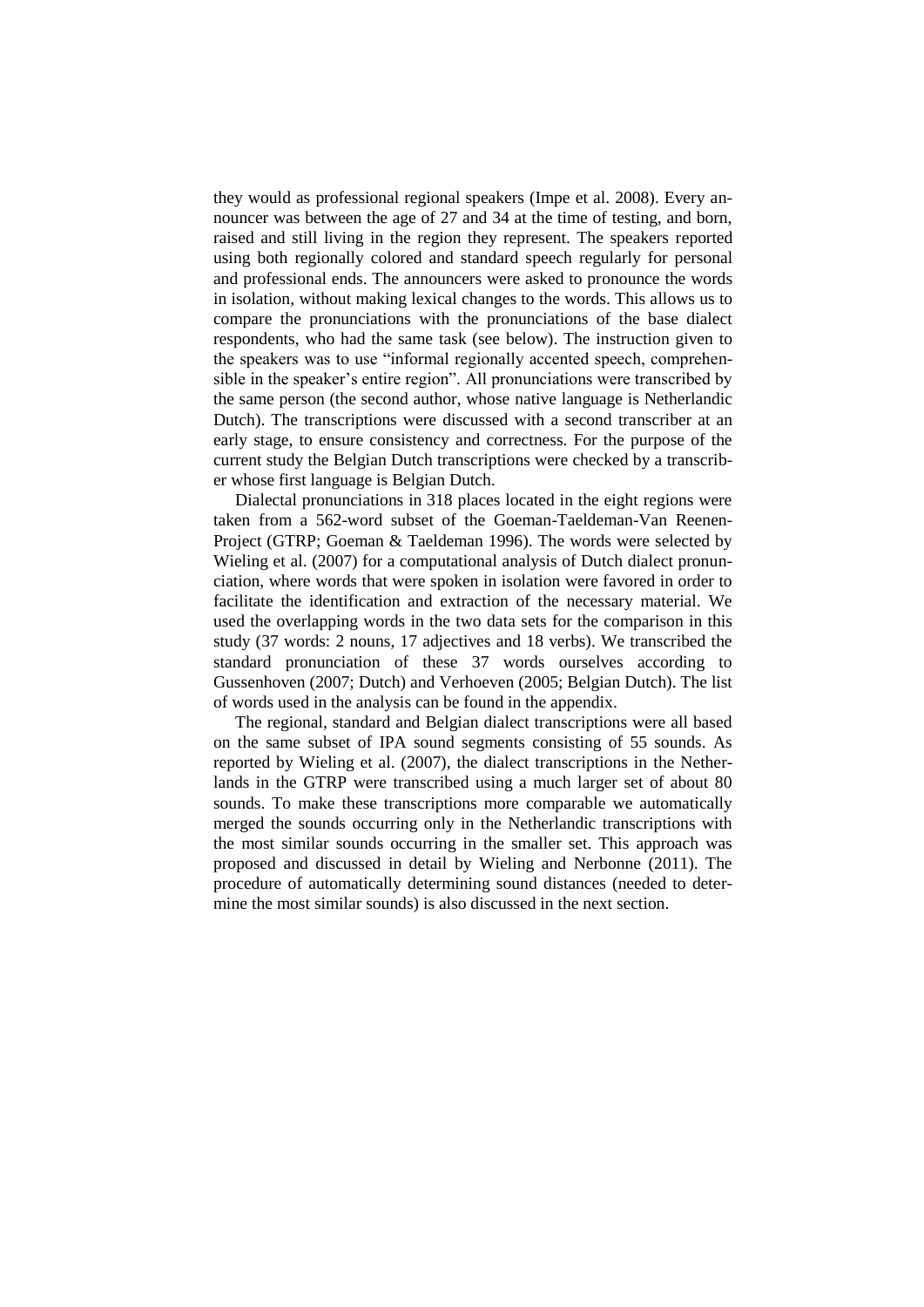# **5. Method**

As we noted in the introduction, we suggest as well that this paper may contribute a quantitative perspective to this sociolinguistic discussion. We noted further in the discussion of the literature on regiolects that the sociolinguistic discussion concerning regiolects repeatedly refers to the "distances" between varieties without actually attempting to define that notion precisely. We suggest in this paper that a dialectometric technique for assessing the differences between varieties quantitatively may serve to define one aspect of linguistic distance, i.e. pronunciation distance. Other work has shown that pronunciation distance correlates strongly with lexical and syntactic distances (Spruit, Heeringa, and Nerbonne 2009). Since it is also readily implemented, the Levenshtein distance effectively measures 'pronunciation distances' for sociolinguistic purposes. Our contention is thus that we are now in a position to operationalize the notion 'linguistic distance' effectively. We first explain how this is done and note work that has been done to validate the measure.

To determine the phonetic distance between dialects, regiolects and standard, we used a modified version of the Levenshtein distance (Levenshtein 1965). The regular Levenshtein distance counts the minimum number of insertions, deletions and substitutions to transform one string into the other. For example, the Levenshtein distance of two Dutch dialectal pronunciations of the word 'to bind', [bindən] and [beində], is 3:

| bīndən  | insert $\varepsilon$ |  |
|---------|----------------------|--|
| bemdən  | substitute i/t       |  |
| beindan | delete n             |  |
| beində  |                      |  |
|         |                      |  |

The corresponding alignment is:

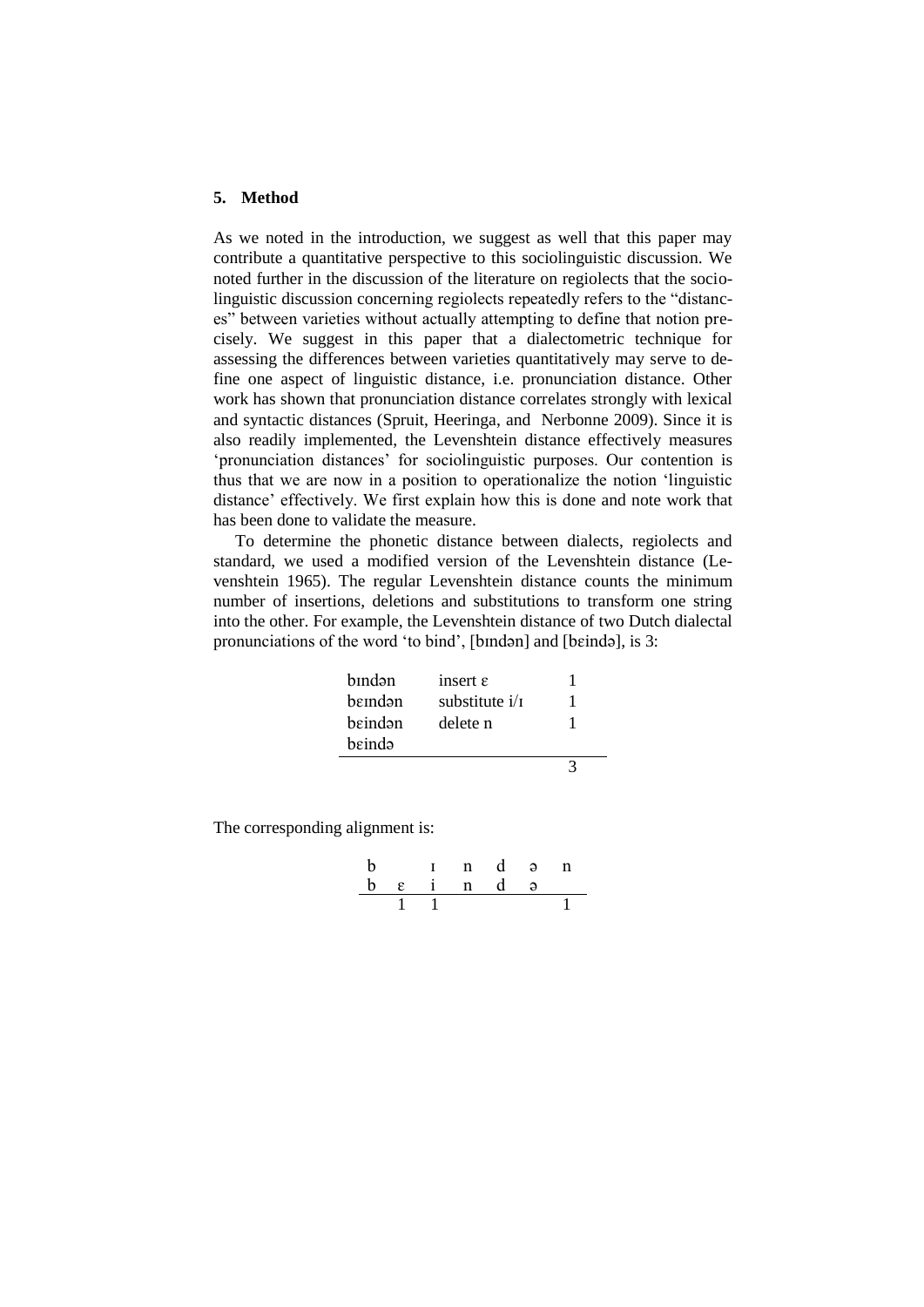The regular Levenshtein distance does not distinguish vowels and consonants and may well align a vowel with a consonant. To enforce linguistically sensible alignments (and distances), we added a syllabicity constraint to the Levenshtein distance so that it does not align vowels with (nonsonorant) consonants. In addition, in the standard Levenshtein procedures, if one sound is replaced by another in the alignment, the Levenshtein distance is always increased by one. Intuitively this does not always make sense. A substitution of [i] for [y] should have a smaller effect on the pronunciation distance than a substitution of  $[i]$  for  $[a]$  as the former sounds are much more similar than the latter. To reflect this, we modified the Levenshtein distance to use more sensitive sound distances. We automatically determined the sound distances based on the relative frequency with which they align using Levenshtein distance. Pairs of sounds co-occurring relatively frequently are assigned relatively low costs and sounds occurring relatively infrequently are assigned high costs. This method was introduced and found to be superior over the Levenshtein distance with syllabicity constraint by Wieling et al. (2009). Furthermore Wieling et al. (2012) show that the automatically derived sound distances are linguistically sensible (showing a substantial correlation with acoustic distances  $(0.6 < r < 0.8)$ ).

It is important that measures not only be well defined, but also that they be shown *valid* for the task to which they are employed, i.e. that they measure what one intends to measure (Howitt and Cramer, 2008:265—271). Levenshtein distance has indeed been shown valid for measuring pronunciation dissimilarity by Gooskens and Heeringa (2004), who showed that aggregate Levenshtein distance correlated well with Norwegian dialect speakers' perceptions of dialect dissimilarity. Similarly, Sanders and Chin (2009) have verified that Levenshtein distance is a valid measure of pronunciation difference when used to measure the degree to which the speech of cochlear implant patients differs from that of healthy controls, which we regard as further confirmation of validity (of Levenshtein distance as a measure of pronunciation difference). We postulate that no independent validation is needed for the application to the social differences we are concerned with, i.e. the differences between the speech of the radio broadcasters and that of the local dialects. The perceptual situation is similar, as is the measurement task. Naturally, this postulate could be in error, and we are interested in criticism of other researchers and in empirical testing.

We are also aware of Greenhill's (2011) criticism of the use of Levenshtein distance in order to detect genealogical relations among languages, but we suspect that the difficulty lies not in the capability of the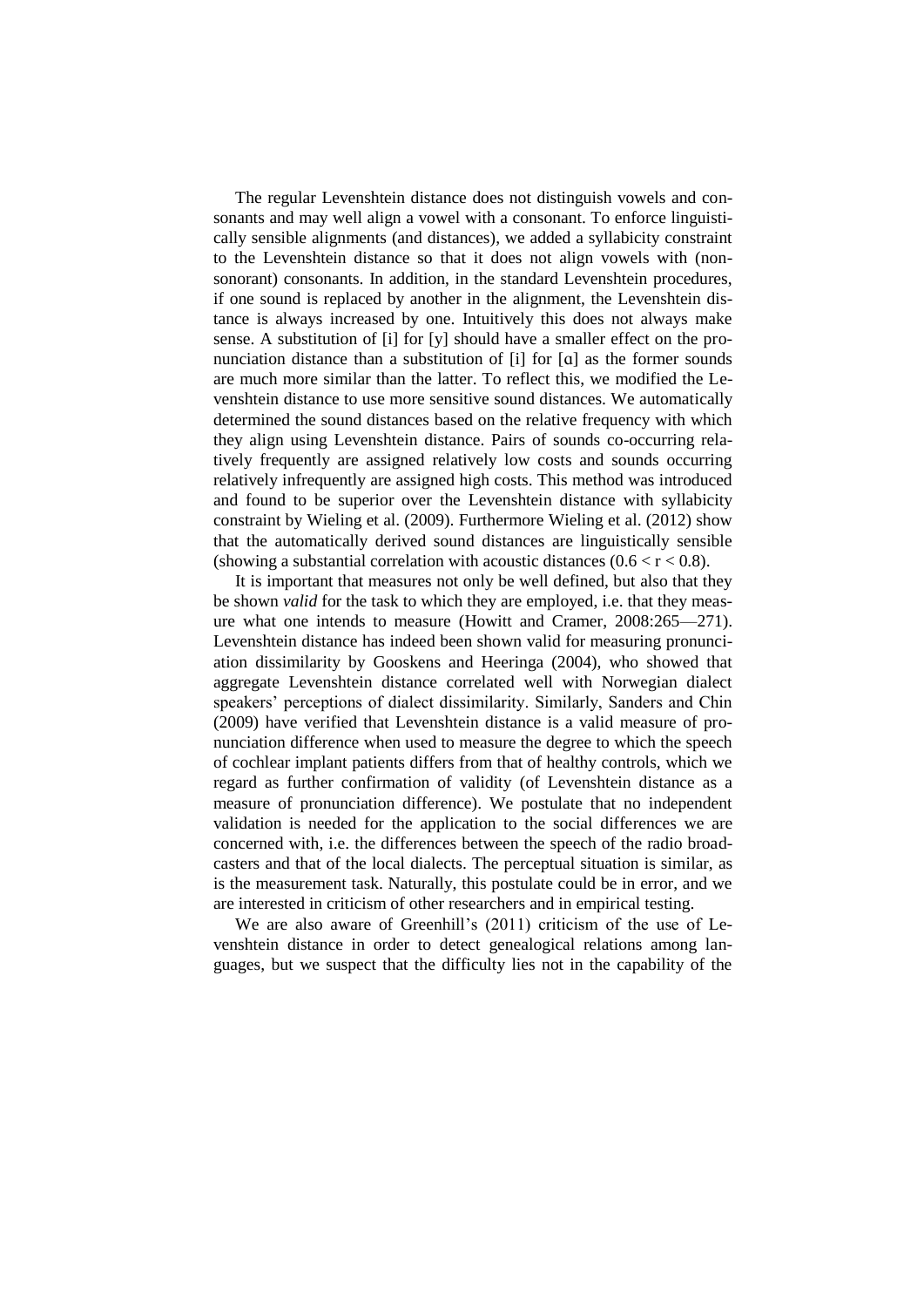Levenshtein algorithm to measure string dissimilarity but rather in using a good measure of string dissimilarity to ascertain genealogical (un)relatedness. In fact, historical linguists have always emphasized that it is not superficial similarity which is interpreted as evidence of genealogical relatedness, but rather shared innovations, normally realized as regular sound correspondences (Campbell 2004: 197).

After determining the distance between each pair of pronunciations (transcriptions) of each word, the distance between every pair of varieties (e.g., standard and regional, or standard and a dialect) is calculated by averaging all 37 word distances. This means we have a mean phonetic distance between every pair of varieties, based on the difference between these varieties in each pair of pronunciations.

Finally we should not conclude this section without noting that it is unusual in sociolinguistic research to pay attention to aggregate differences of any sort (phonetic, morphological, etc.). Sociolinguists have largely focused on the analysis of single variables such as the allophonic variation of a single phoneme, e.g.,  $\alpha$ , and the social meaning attached to different allophones (Chambers, 2003). This has led to progress in understanding the motivation for individual sound changes. We do not presume to suggest replacing the usual focus on single features with aggregate analyses, but we do suggest including aggregate analyses in the set of methods available to sociolinguistics. The single-feature perspective risks becoming myopic when used to study the broad range of changes typically introduced by koneization, standardization, or the formation of regional varieties. We present an analysis of the aggregate differences below, and we claim that it provides a more insightful perspective of the sweeping changes brought about as standards influence dialects.

#### **6. Results**

#### 6.1. Tests of hypotheses

We asked several questions pertaining to the structure and function of regional speech, trying to test whether the conical model was right in always placing the regional speech between the standard and the base dialects, and whether the regional speech is a loyal representative of the region. The conical model postulates that regional speech should be intermediate between base dialects and the standard, but we can only test relative distanc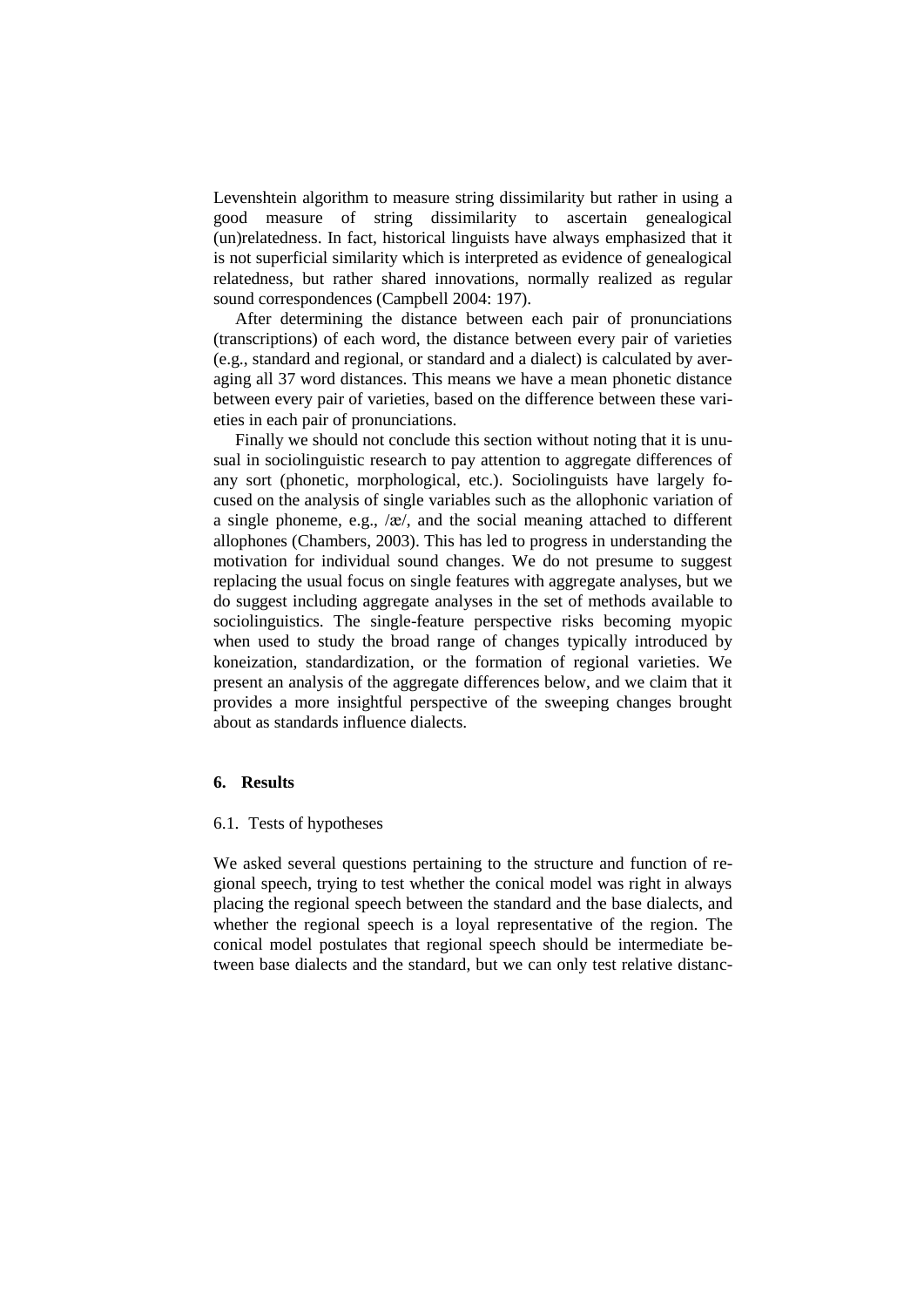es. For this reason we separately test two consequences of the hypothesis that regional speech is intermediate.

1. From the point of view of the base dialects, which is closer, the regional or the standard speech?

It is a consequence of the conical model that all varieties are roofed by the standard. If regional speech takes a position between the base dialects and the standard (see figure 1), then the base dialects have to be closer to regional than to standard speech.

2. From the point of view of the standard, is the regional speech phonetically closer than the base dialects are?

This is also clearly a consequence of the conical model, which, however, we need to test separately because we are using distances to test the hypothesis that regional speech is intermediate. Note that we might have a positive answer to the question in (1) even where the regional speech is *less* standard than the base dialects. We therefore additionally check whether the regional speech is indeed more standard-like than the base dialects, ruling out cases where base dialects are closer to regional speech (than to the standard) only because the regional speech is actually *less* like the standard (than the base dialects are). The latter would be the case if the regional speech emphasized non-standardness even more than the base dialects, perhaps due to its function in displaying regional identity. If the regional speech is to function as a koiné, facilitating communication outside its region, then it must also be closer to the standard than (most) basilects.

3. Is the regional speech more similar to base dialects in its own region than to other base dialects?

We answer these questions by computing the pronunciation differences, using Levenshtein distance, as explained above. figure 4 displays the distances of base dialects within each region to (left) the standard and (right) the regional speech of the same region. The box-and-whisker plots in figure 4 show the median (dark central horizontal line) and central 50% of distribution (within the boxes) of the distances. The lowest and highest quartiles of the distribution are shown in the "whiskers" of the graphs. We have add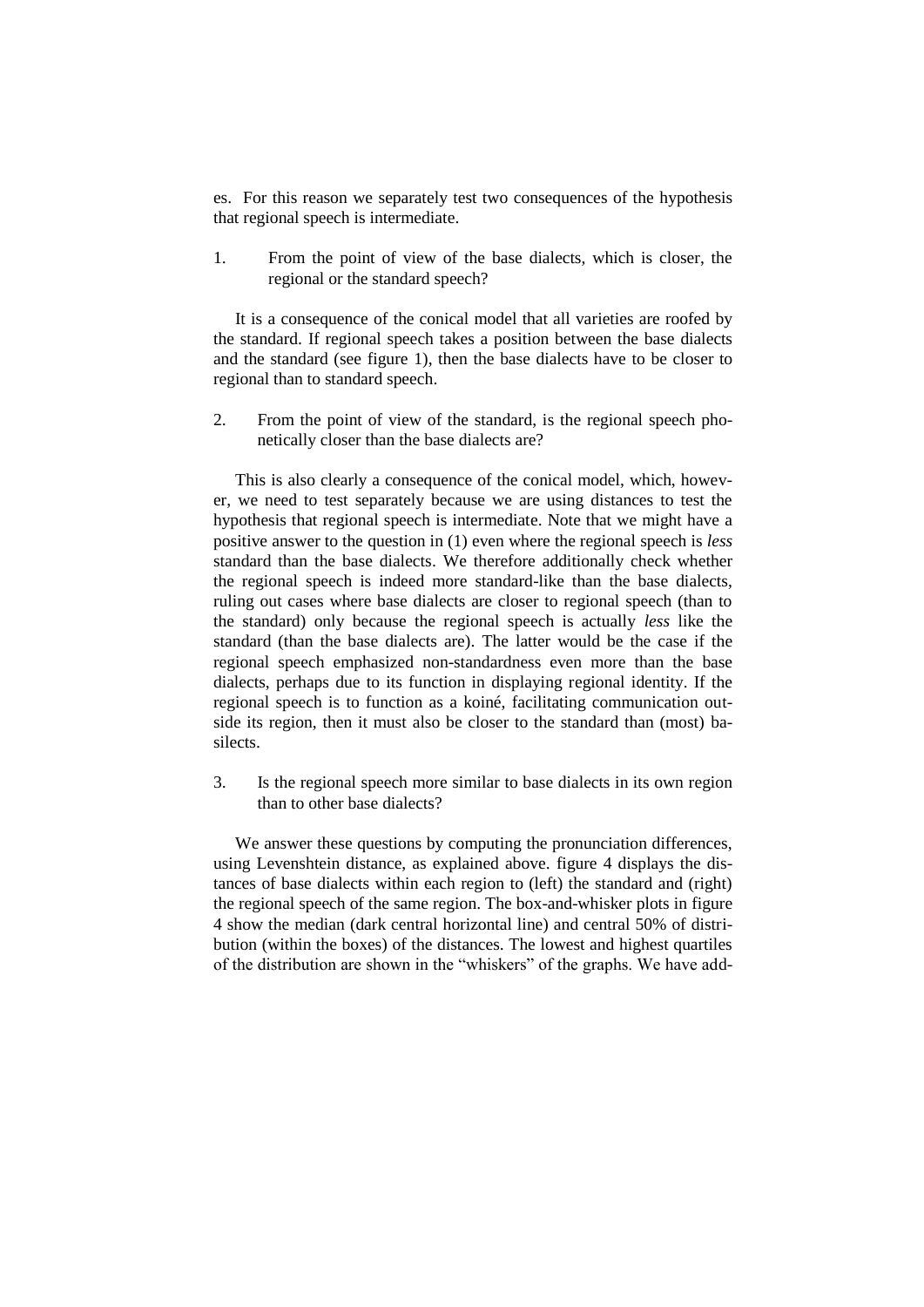ed a dashed line to each graph showing the difference between the regional speech and the standard. The regions are ordered by country, with the Netherlands above and Belgian Flanders below. Each row is then ordered by centrality, where the region on the left is the most central and the region on the right the most peripheral.

We first examine the data graphic in figure 4 (below) in light of the first question, adopting the perspective of the base dialects and asking whether they are indeed closer to the regional speech than to the standard, as Auer and Hinskens' (1996) model predicts. In terms of box-and-whisker plots, we expect to see the plot of distances with respect to the standard (the left box-and-whiskers plot in each of the eight charts) to be above the plot of distances with respect to the regional speech (the box-and-whiskers plot on the right). As figure 4 shows, several samples of regional speech indeed conform to the predictions of the conical model: the base dialects in Dutch Limburg, Groningen and West Flanders are significantly closer to their regional speech of their regions than to the standard  $(p<0.001$  in all cases). On the other hand, the pattern is not general. In Antwerp, there is no significant difference between the standard and the regional speech in their proximity to the base dialects, and in the four other regions, i.e., the *Randstad*, North Brabant, Belgian Brabant and Belgian Limburg, where the base dialects are actually closer to the standard than they are to the regional speech!<sup>6</sup> This result is surprising given the theoretical discussion about regiolects above, which has emphasized their potentially facilitating role in multi-varietal situations. It turns out that the standard language is usually better suited for this role than the regional speech we examine, which, in turn suggests that this regional speech is not primarily used to facilitate communication within their regions, a task to which the standard language is better suited. Their attractiveness must lie elsewhere.

We next ask examine regional speech from the perspective of the standard, asking whether it is indeed closer to the standard than the base dialects are. It is also a consequence of the conical model that the regional speech of the radio announcers should be closer to the standard than the base dialects are. That is, regional speech should be properly intermediate between the standard and the base dialects. So we shall compare the distance of the base dialects to the standard against the distance between the regional speech and the standard. Linguistically, we are cautiously checking whether the regional speech might be emphasizing non-standardness even more than the base dialects, perhaps due to its function in displaying regional identity.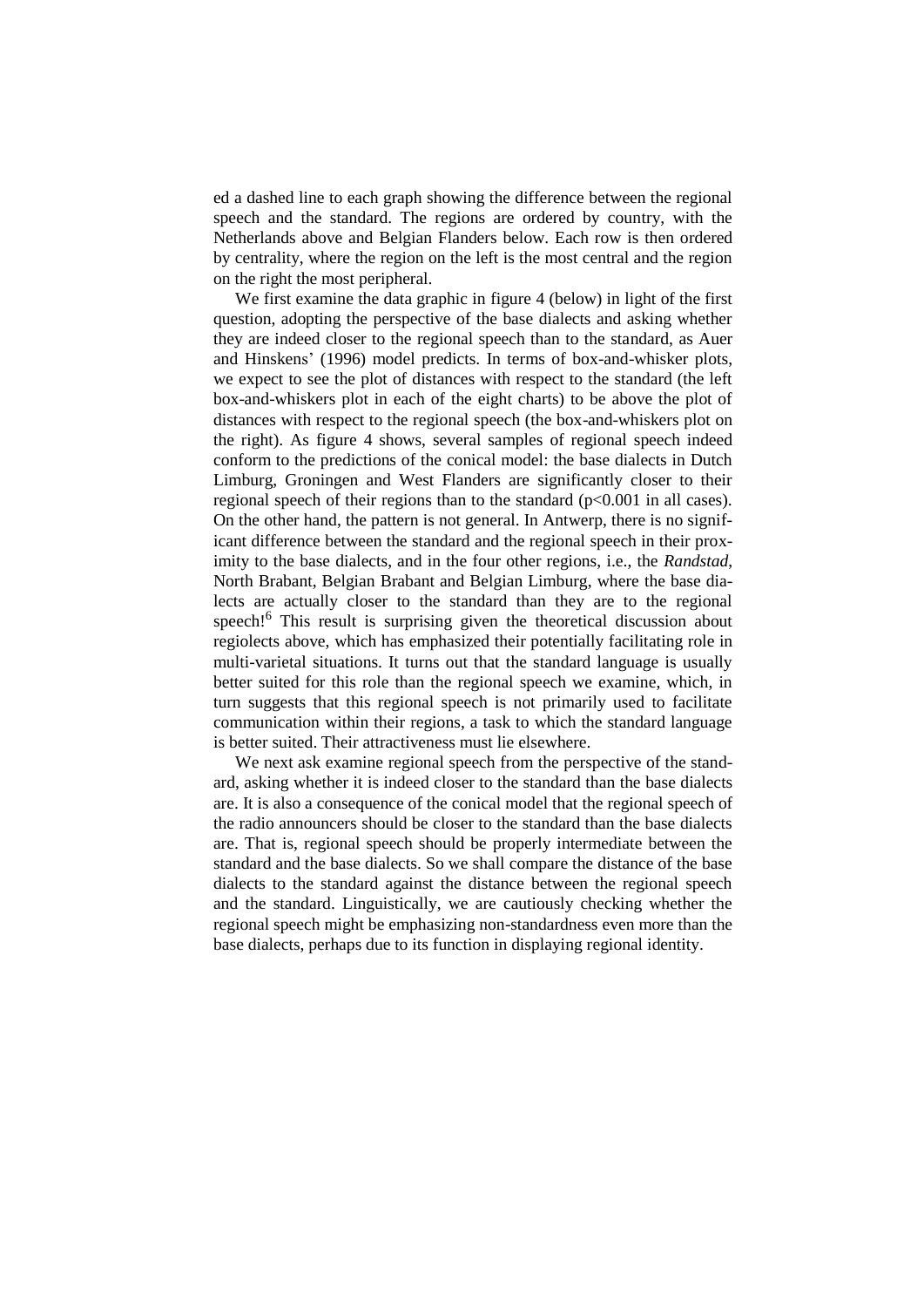

*Figure 4.* Phonetic distances (y-axis) between the dialects in a region and the standard, and the regional speech of each region (x-axis) in the Netherlands and Flanders. The dashed horizontal line is the distance between regional speech and standard. See text for further explanation.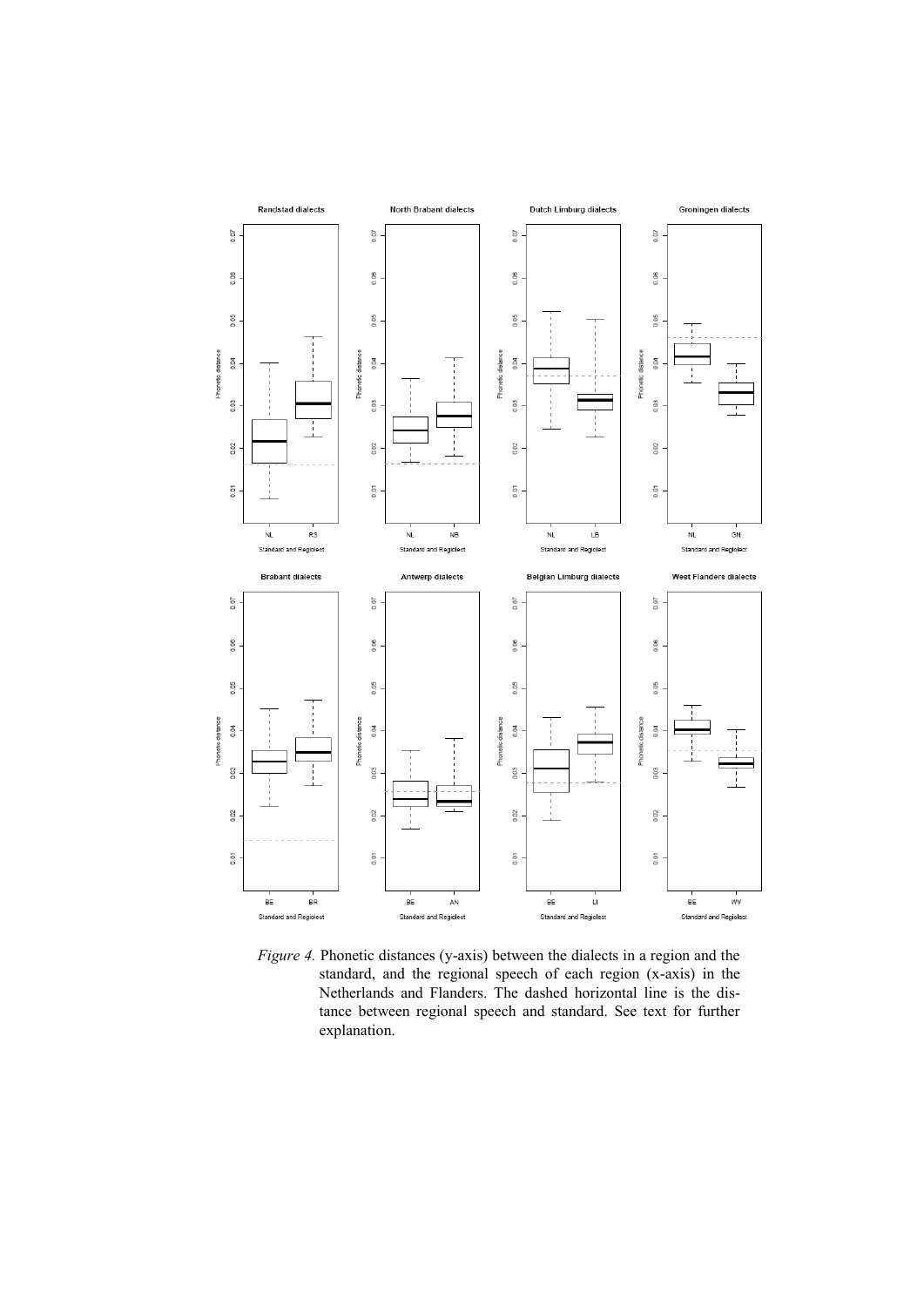So we check further whether the regional speech is genuinely intermediate between the basilects and the standard by checking whether the horizontal dashed line – showing the distance between the regional speech and the standard – is below most of the basilects in the box-and-whisker plot on the left. Only in this case have we encountered a situation compatible with the predictions of the conical model. In case the dashed line is below most of the base dialects' distances to the regional speech, then the base dialect speakers might reasonably adopt the regional speech as means of accommodating speakers from outside the region (and even speakers within it). In this case the regional speech may be facilitating communication.

We turn then to an examination of the charts in figure 4. The distance between the standard and the regional speech is shown by the dashed horizontal lines in the eight charts, which we now compare to the box plots on the *left* side of each chart showing the distribution of distances from the different base dialects to the standard. Wherever we find the dashed line below most of the basilectal distances to the standard (considerably below the box in the box plots on the left side in each pair, say above the  $95<sup>th</sup>$  percentile in proximity), we find it plausible that the regional speech may be facilitating communication between dialectal speakers in the region and speakers from outside, including standard speakers (assuming a positive answer to question one above). The regional speech in North Brabant (NL) and in Belgian Brabant are indeed substantially closer to the standard than the base dialects in their regions are (top  $95<sup>th</sup>$  percentile or closer), and the regional speech in West Flanders is closer to the standard than 90% of the base dialects are. This circumstance is favorable to the putative function of these regional speech forms as facilitating communication – both between dialect speakers in the region and speakers from other regions or speakers of standard Dutch, in accordance with the views implicit in the conical model. The regional speech in the (Dutch) *Randstad*, Dutch Limburg and Belgian Limburg is closer to the standard when compared to the base dialects ( $64<sup>th</sup>$  to  $80<sup>th</sup>$  percentiles), but only at a level we might attribute to chance.

But two samples of regional speech are particularly extreme, those in Groningen and Antwerp, which are *further* from the standard than most of the base dialects in their respective regions are. For these regional forms, it is implausible to attribute a facilitating, primarily communicative function as they would need to be closer to the standard to serve that function.

We asked the second question because the conical model predicts that regiolects should be closer to the standard than the base dialects are (and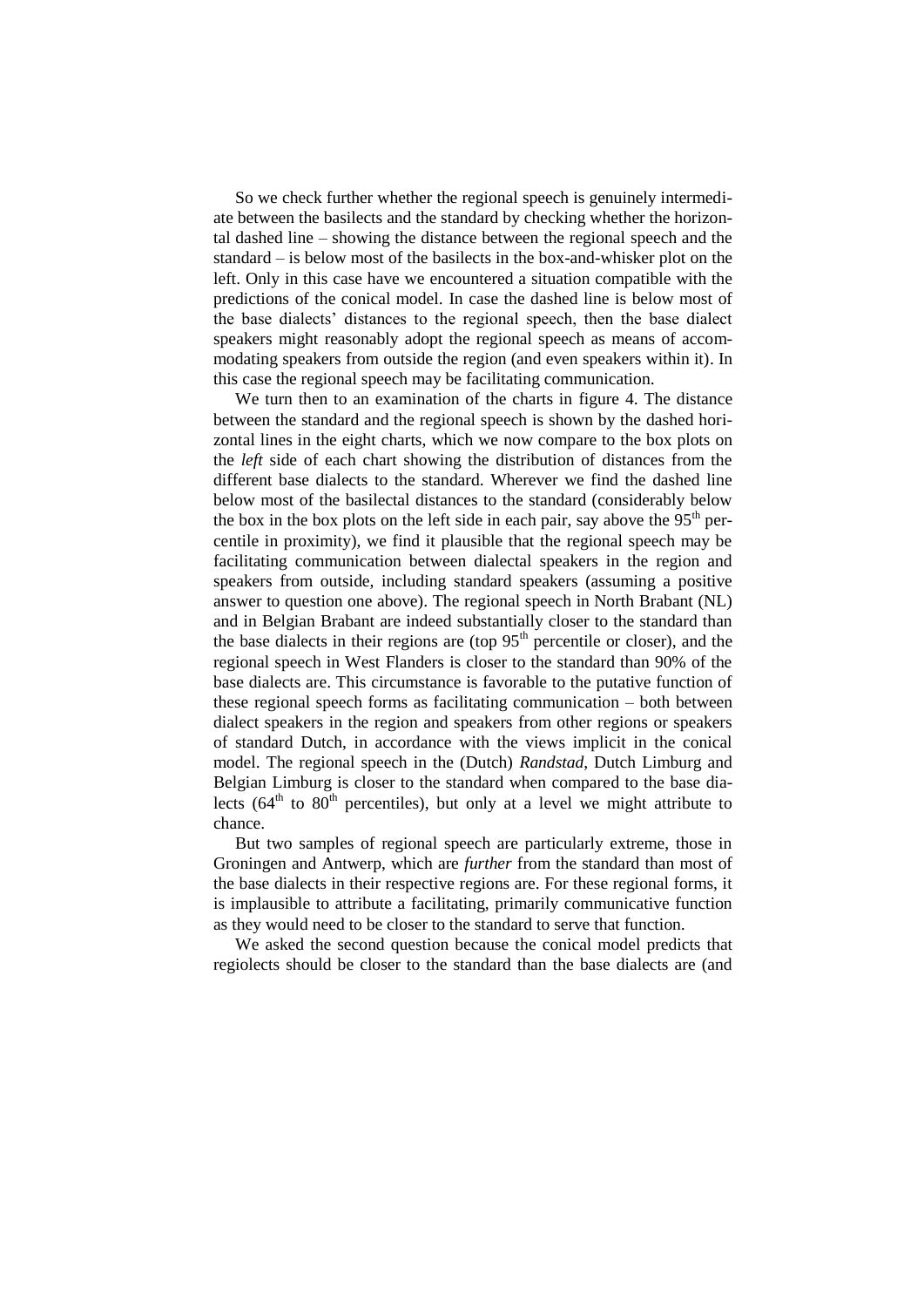not merely that base dialects are closer to the regiolect than they are to the standard). The conical model of regiolect functioning does not foresee the chance of a speech form functioning regionally that is actually *less* like the standard than the base dialects are. But this is what we see in Groningen and Antwerp. In terms of Auer and Hinskens' (1996) cone, this regional speech has dropped below the base formed by the basilects. We return to this in the discussion.

The case of Groningen is particularly interesting with respect to the second question. As figure 4 shows (top right graph), it turns out that more than 75% of the base dialects are closer to the standard than the regional speech is. This means that most base dialects would be better candidates for facilitating communication. This, we submit, is a clear case of regional speech which serves more as a vehicle of identification than as a means of coordinating communication.

Tying the first two questions together, we note that only one case (in eight) satisfies the conditions set out in the conical model, namely West Flanders. This regional speaker succeeds in producing speech which is closer to the base dialects than the standard is and which occupies an intermediate position (at the  $90<sup>th</sup>$  percentile) in proximity to the standard (i.e. only about 10 percent of the dialects in West-Flanders are closer to the standard language than to the regional speech). All of the other seven cases violate one of the two predictions of the conical model.

The third question was included as a check on our regional speakers, and it is reassuring to note that they virtually all succeeded in using a version of regional speech that was closer to the base dialects of their own region than to the base dialects of any other. The *Randstad* speaker was the only exception. In his case, the base dialects of North Brabant turned out to be marginally better represented by his speech than those of the *Randstad* itself. This is shown in figure 5. For all the other seven regions the base dialects of the region in question were much closer to the regiolect than any others (not shown graphically). Given that the Dutch *Randstad* and North Brabant variants are quite similar to each other, we are willing to conclude that the regional speakers faithfully represent the speech of their own region. They are not merely adding dialectal coloring from various areas to their speech.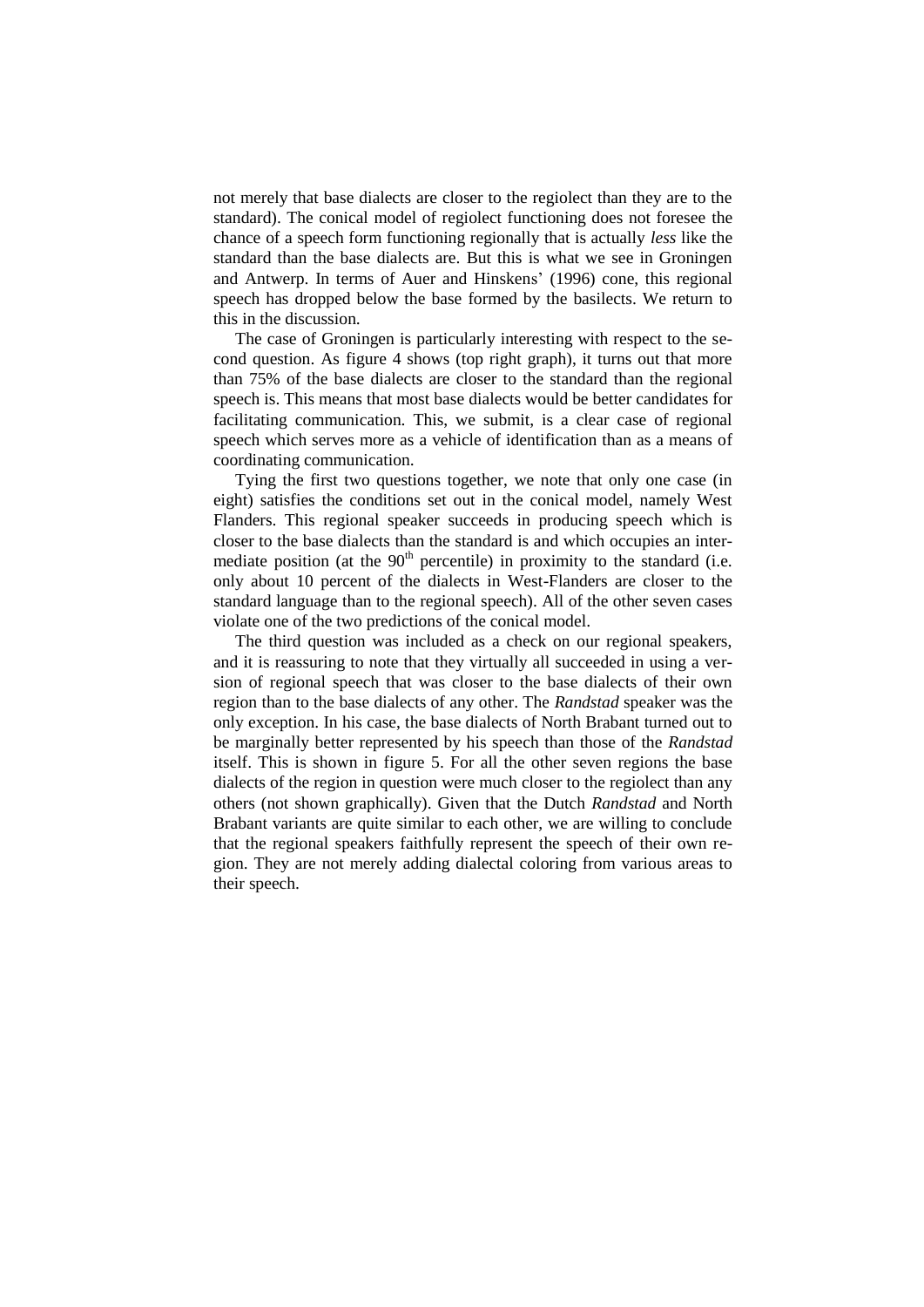



*Figure 5.* Phonetic distances (y-axis) between the Randstad dialects and the standard (NL), and the regional speech of each region (x-axis) in the Netherlands, viz. Randstad (RS), North Brabant (NB), Limburg (LB) and Groningen (GN). The dashed horizontal line indicates the distance between the Randstad regional speaker and standard Dutch. See text for further explanation.

Before closing this presentation of results we would like to present some general observations. First, the distance from the regional speech to the standard increases in more peripheral regions. Thus the distance between standard Dutch and the regional speech of Groningen is larger than the distance between the standard and the regional speech of the *Randstad*. The height of the dashed lines rises from left to right in both rows of figure 4, which are ordered from central to peripheral areas. Interestingly, the same *cannot* be said about the distance between the dialects and the standard (leftmost box in each graph). The mean distance in the Netherlandic Dutch dialects does increase, but there is no simple rise in Belgian Dutch dialects.

An alternative view of the regional speech we examined as a general intermediate variety would be that the regiolect might be a personal intermediate variety between the standard and the dialect of each particular speaker. To assess this, we took a closer look at the data, asking whether the regional speech is more similar to the dialect of the place the speaker originates from (when available), than to other dialects. This was not the case, which suggests that the regional speech as used in this study is not merely a standardized form of each particular speaker's own dialect. The regional speech might also be conjectured to be an intermediate form between the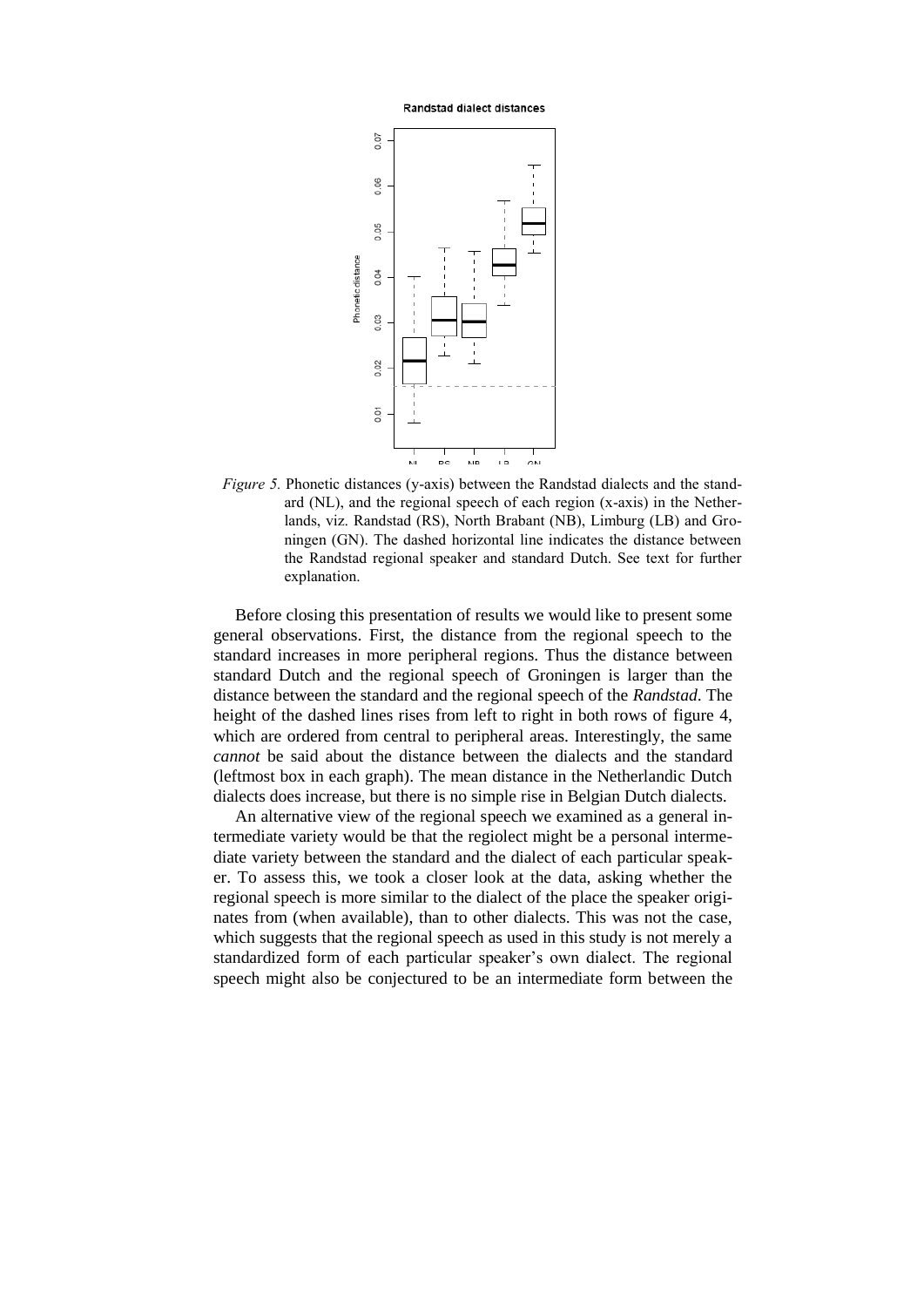variety of a large urban center and the standard, but the distances between the dialects of larger cities and the regional speech and standard also did not reveal an influence of this kind.

Figure 6 summarizes the relations between the regional speech samples, the basilects in the various regions and the standard languages. In fact only one sample may be positioned within the Auer-Hinskens cone of regiolects. We discuss this result in the final section.



Figure 6. Samples of regional speech with respect to the regiolectal cone. Five of the eight samples were more different from the basilects of their region than the standard, and two differed more from the standard than the basilects did. Only the regional speech of West Flanders succeeded in striking a compromise between its standard language (Belgian Dutch) and its base dialects.

6.2. Some further observations

We may also compare Belgium and the Netherlands using these measurements. For historical reasons, we expected the Belgian Dutch speech to be more diverse, both socially and geographically, than the Dutch of the Netherlands. In other words we expected the differences between the regional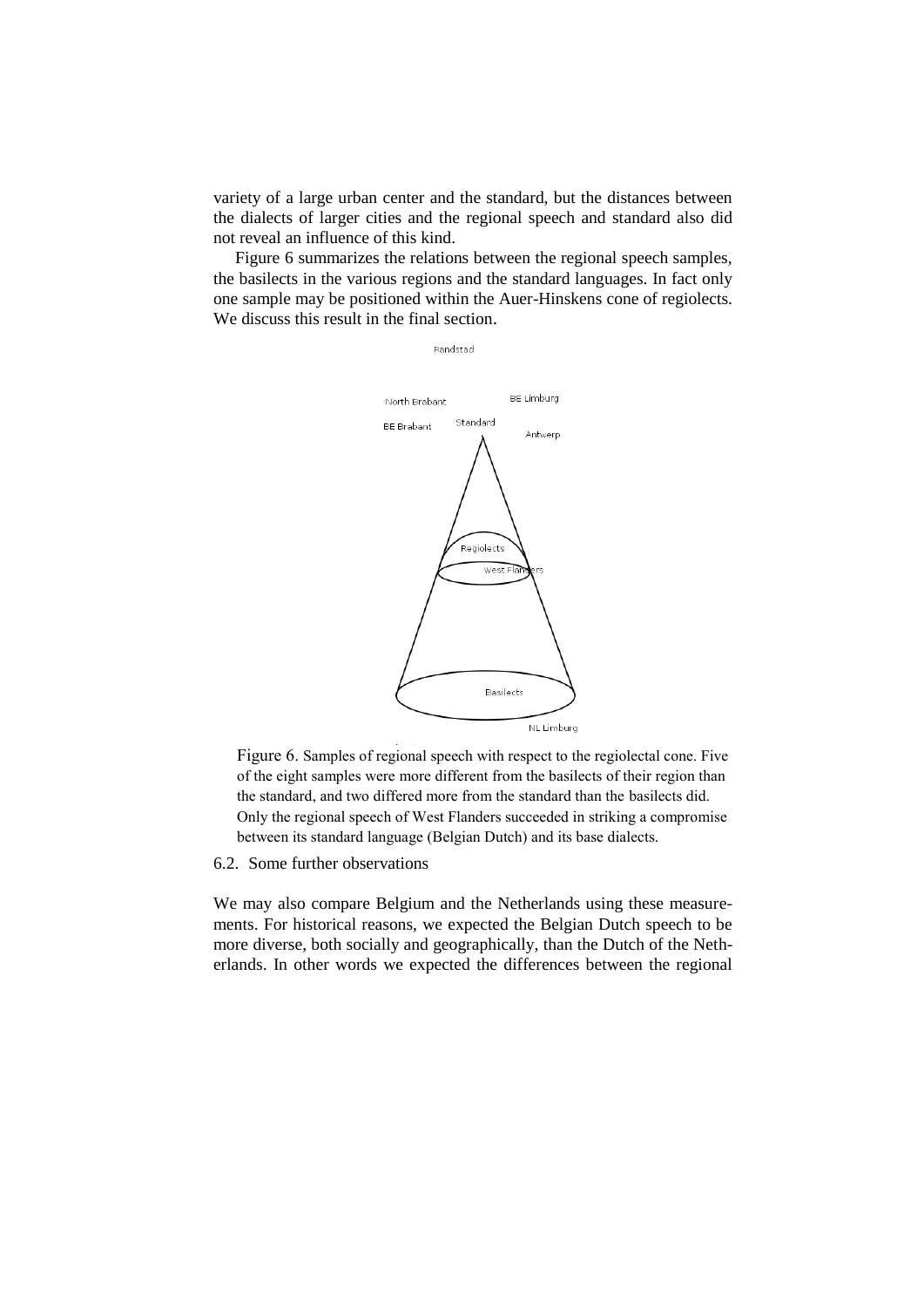speech and the dialects and the standard language to be larger in Belgium than in the Netherlands, and indeed the mean distance of the Belgian dialects from the Belgian standard is significantly larger than the distance of the Dutch dialects from the Dutch standard ( $p < 0.001$ ), where we add that we did not weight these averages by the populations in the different regions, which we suspect would magnify the difference, since a very large proportion of the Dutch population lives in or near the *Randstad*. Although we did not develop a hypothesis about the relation of the regional speech to the standard, it also turns out that the Dutch regional speech is a bit further from the (Dutch) standard than the Belgian regional speech is (from the Belgian standard), but the sample is too small for significance to be reached. We might conjecture that the function of social identification is more important to the regiolects in the Netherlands than in Belgium, at least in the case of the peripheral regiolects of Groningen and Limburg where the differences are largest. Again, within Belgium the two peripheral regions of Limburg and West Flanders show the largest distances between regional speech and standard. Speakers who live in areas far away from the political and economic centers may feel a greater need to manifest their regional identity than speakers who live closer to these centers.

#### **7. Conclusions, discussion and prospects**

In this paper we introduced a formal measure of pronunciation distance to study a sociolinguistic question, viz. the relation of regional speech to standards on the one hand and base dialects on the other. As far as we know this is the first focused sociolinguistic study using a formal measure of pronunciation distance, even though there have been studies which included both social and geographical variables (Leinonen 2010: 7.2, Wieling et al. 2011). Rather than examine a small number of linguistic variables in depth, as is customary in sociolinguistics, we applied an aggregate measure of pronunciation distance, arguing that the strategy of taking a broad view is more appropriate when studying the effects of standardization or "regionalization," where we have good reason to suspect that many changes are occurring at the same time.

We have quantitatively examined the speech of professional regional speakers from the perspective of Auer and Hinskens' (1996) conical model in order to better understand the communicative and social function of regiolects. The conical model predicts that regiolects take an intermediate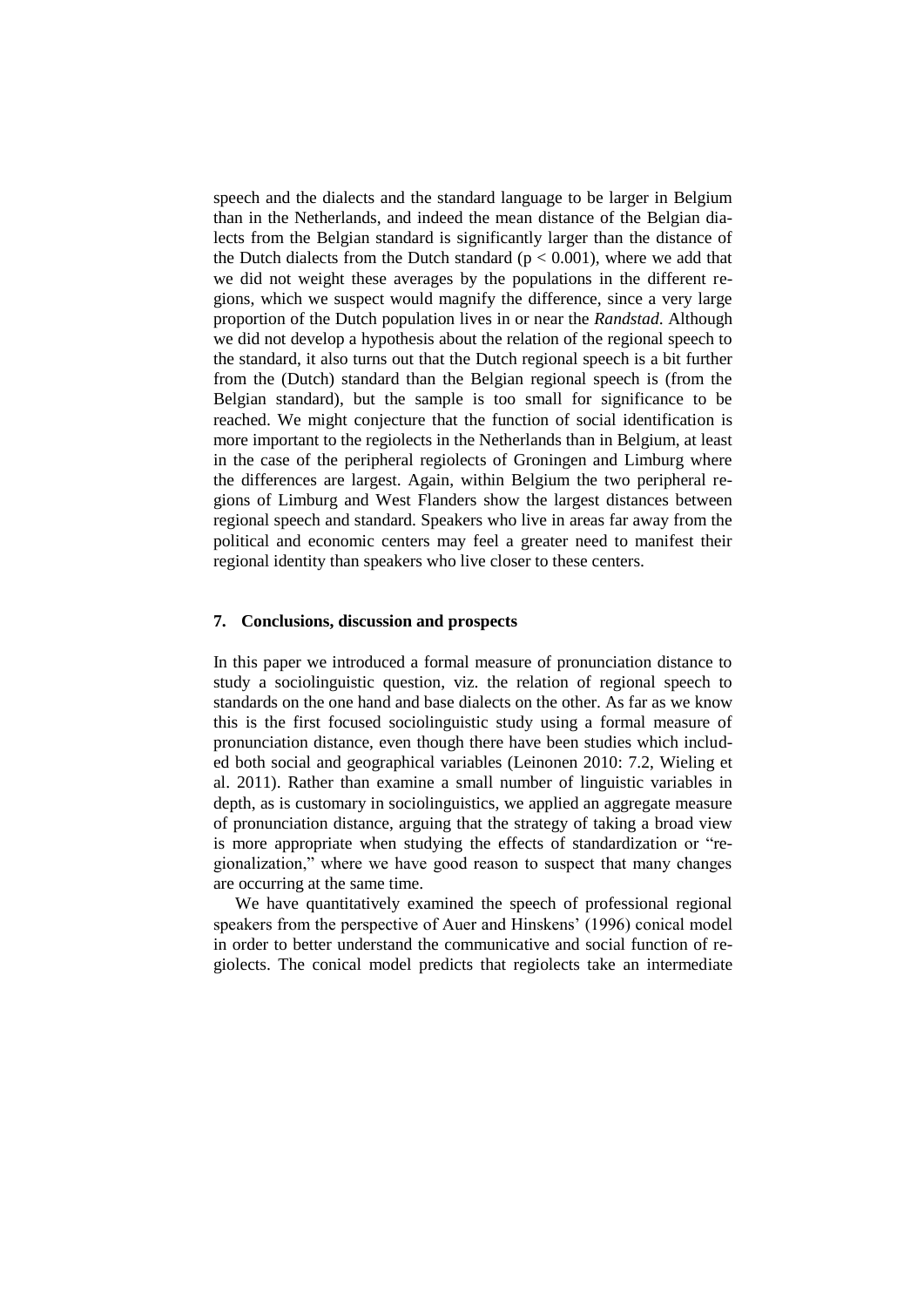linguistic position between base dialects and the standard language. By measuring the phonetic distances between local dialects, regional speech and the standard language in Belgium and the Netherlands we hoped to be able to draw conclusions about the relative position of the eight Dutch and Belgian regional forms of speech in relation to the base dialects and standard languages in the same region.

We approached the question from two perspectives. First, we looked at the mean phonetic distances between the base dialects of each area and the corresponding regional speech on the one hand and standard languages on the other. The conical model predicts that the base dialects should be closer to their regional speech than they are to the standard language. However, this prediction was completely incorrect in half of the cases. In four regions the base dialects were closer to the standard than to the regional speech (i.e. the *Randstad*, North Brabant, Belgian Brabant and Belgian Limburg). In a fifth case, Antwerp, there was no significant difference.

This result shows that regional speech of the sort heard on regional radio stations does not always facilitate communication between speakers within a given region, since the speakers might better have used the standard language for this purpose. Regional speech of this sort is also unlikely to facilitate communication between speakers of different regions, as the standard is in general quite sufficient. We interpret this result, therefore, to indicate that regional speech functions at least some of the time to allow speakers to show identification and solidarity with their regions.

Next, we checked the prediction of the model that regional speech is linguistically a step toward the standard, i.e. in an intermediate position between the base dialects and the standard. Given our answer to the first question above, it only makes sense to ask this second question of those varieties where the base dialects are closer to regional speech (than to the standard), i.e. Groningen, Limburg and West Flanders. We had found that the regional speakers in Groningen and in Antwerp used speech closer to the base dialects (than the standard would be), but we observed that the speech of the regional speakers is actually further from the standard. In terms of the conical model, their speech drops below the base of the cone. The main function of this regional speech therefore cannot be extraregional communication; the function must presumably revolve around social identification.

The position of West Flanders should also be emphasized, as the only region in which the configuration of basilects to regiolect and standard conforms to the conical model.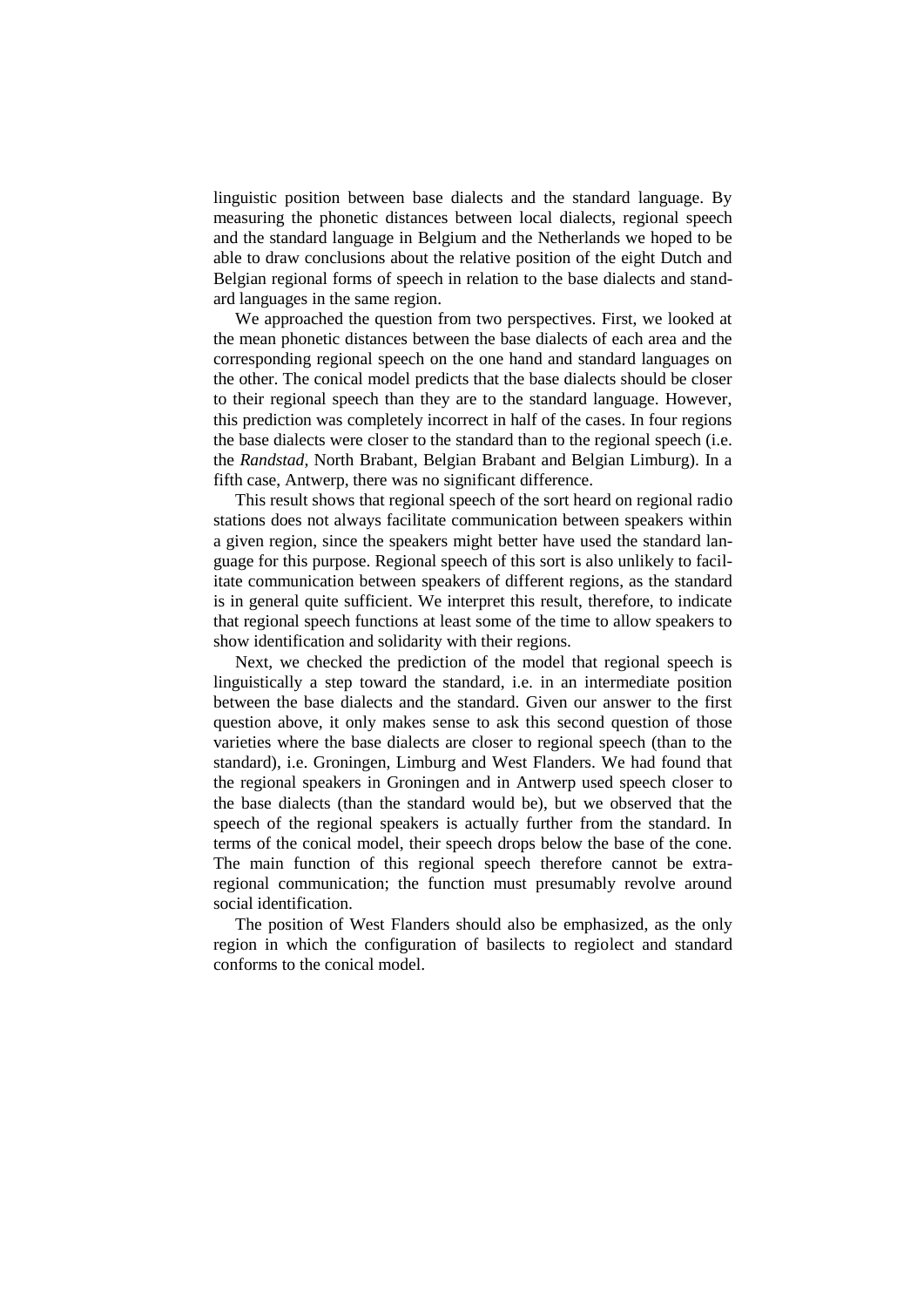With respect to the examination of the conical model, we are cautious and do not suggest that it be discarded. Many modern speakers of Dutch have little facility with local dialects but do adopt some local vocabulary and some local coloring in their pronunciation, making their speech indeed intermediate between the standard and local dialects. Acknowledging that one might wish to reserve the term regiolect for this sort of speech, we nonetheless conclude that the dynamics of regional speech are more complex than the conical model foresees. After all the speech of the regional broadcasters is regional speech and is widely recognized as such (even to the point of remuneration). Perhaps it should not be regarded as regiolectal, and in fact it does not satisfy Auer and Hinskens' definition (above), since it is not "intermediate", but it certainly is regional.

We have presented a method to test the relationship between the dialectal, regional and standard forms of a language area quantitatively. We are aware of the fact that a single regional speaker cannot be regarded as representative, in spite of the mitigating circumstance that these are people with professional functions involving regional speech. We anticipate the objection that our examination justifies only conclusions about these radio announcers and how they fulfill their professional role as regional speakers. It is possible that each speaker has his own way of manifesting regional affinity linguistically. We add, however, that we sought, but found no indications that our speakers based their regional speech on their own dialect in particular, nor on the dialect of a major town or city in the vicinity. Nor did we find indications that the speakers use a speech form which could be characterized as "general regional speech" with characteristics from other regions. It is possible that speakers tend to base their choice of speech forms on stereotypes and shibboleths when signaling their regional identity rather than on one particular dialect from the region. Furthermore, it is uncertain how stable the regional speech forms of different speakers from the same region would be in this respect and how stably the various manifestations of a regiolect vary with respect to the standard and to the base dialects, both in individual speakers but especially across speakers.

Auer's (2005) caution that one perhaps should not regard regiolects as varieties was perhaps prescient in view of the results here. Perhaps we should rather regard regional speech as the (situated) varietal performance of a regional identity rather than as a natural koiné. Auer and Hinskens (1996: 6) compare some regional speech to "learner varieties" because of their occasionally "makeshift" nature. Eckert (2001) reminds us how lin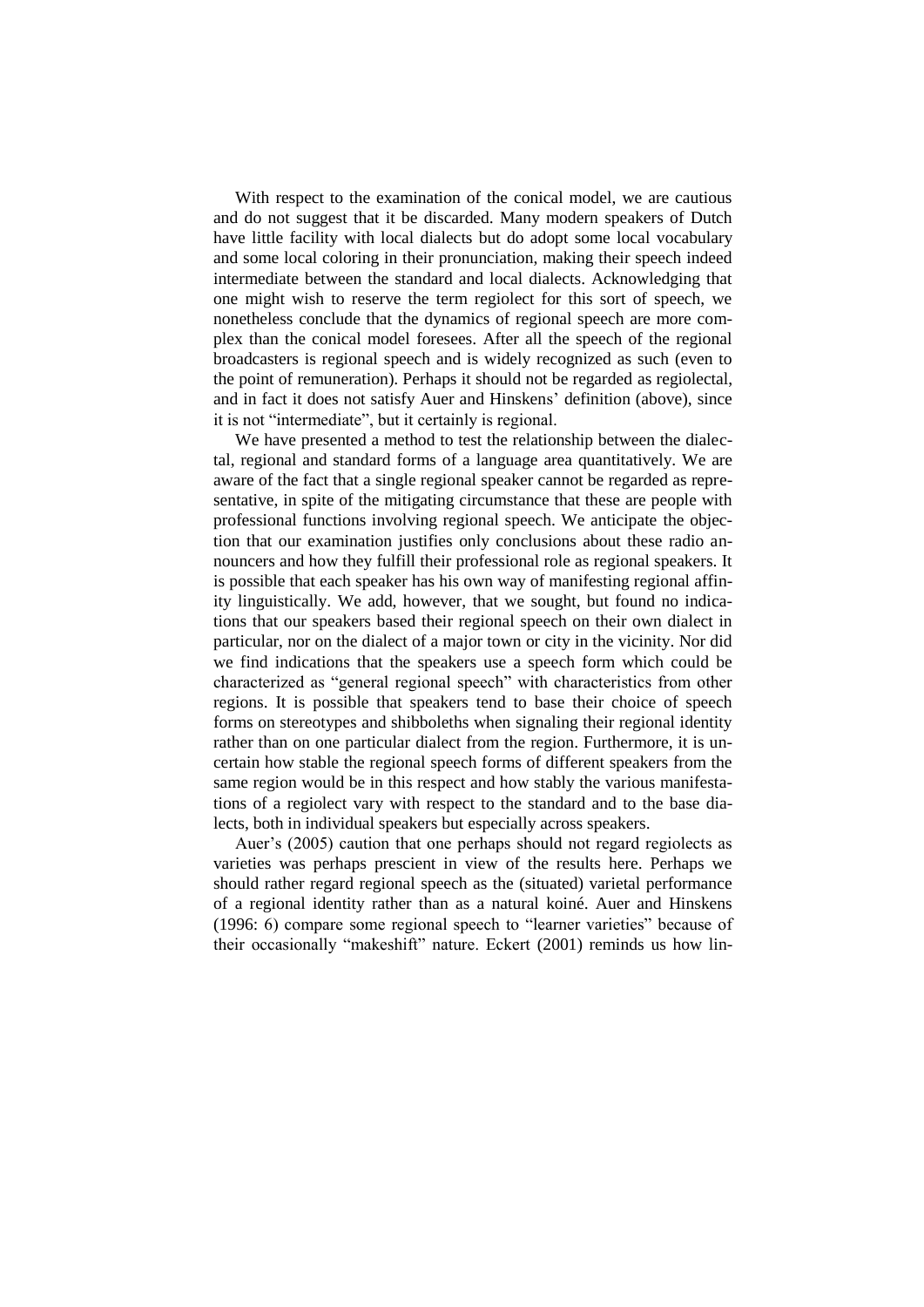guistically systematic such matters may be, but in resolutely referring to some linguistic variation as style, she reminds us how personal it also is.

Our discussion would not be complete without some mention of Coupland's (2001) characterization of Welsh-English accents in radio broadcasts as "stylized dialect performances", which is in keeping with our own conclusions. We base our study on measurements involving eight radio broadcasters and more than 300 dialect speakers, while Coupland analyzed a single broadcast involving two speakers, so we extend his work in that respect, and naturally, we focus on a different dialect area. We further add to Coupland's analysis that the pronunciations produced reflect dialect speech rather poorly, tending to exaggerate. Since our data comes from elicited word lists, we do not interpret the exaggerations as part of a performance " 'put on for show' " in a way that listeners would perceive as intended (Coupland 2001: 347, scare quotes in original). We suggest instead that it is simply difficult to adopt generic regional pronunciations, and that listeners appreciate being able to recognize the more exaggerated versions.<sup>7</sup>

Future research should include more speakers in order to be able to draw conclusions about the variability of regiolects. To shed more light on questions of regional speech, we should examine the speech of a number of speakers in each region accompanied by detailed information about the speakers' linguistic backgrounds and their choices of linguistic forms. In view of the possibility that we are dealing here with a matter of situated style, it will be important to set the stage carefully when collecting data. The naturalistic data collection might be accompanied by perception experiments presenting the speech of different regiolect speakers to listeners from the region. The aim of such experiments would be to get an idea of what listeners regard as representative speech for their region, what the linguistic characteristics are of these regiolects, and which attitudes listeners have towards them. In our investigation we have used professional speakers from regional radio stations. Since such speakers are likely to be more aware of how to switch between dialect, regiolect and standard, we collected our data by asking them to read a list of words in the style of speech they used as professional speakers in the region. In future research it is important to find ways to include the regiolectal speech forms of other groups of speakers as well.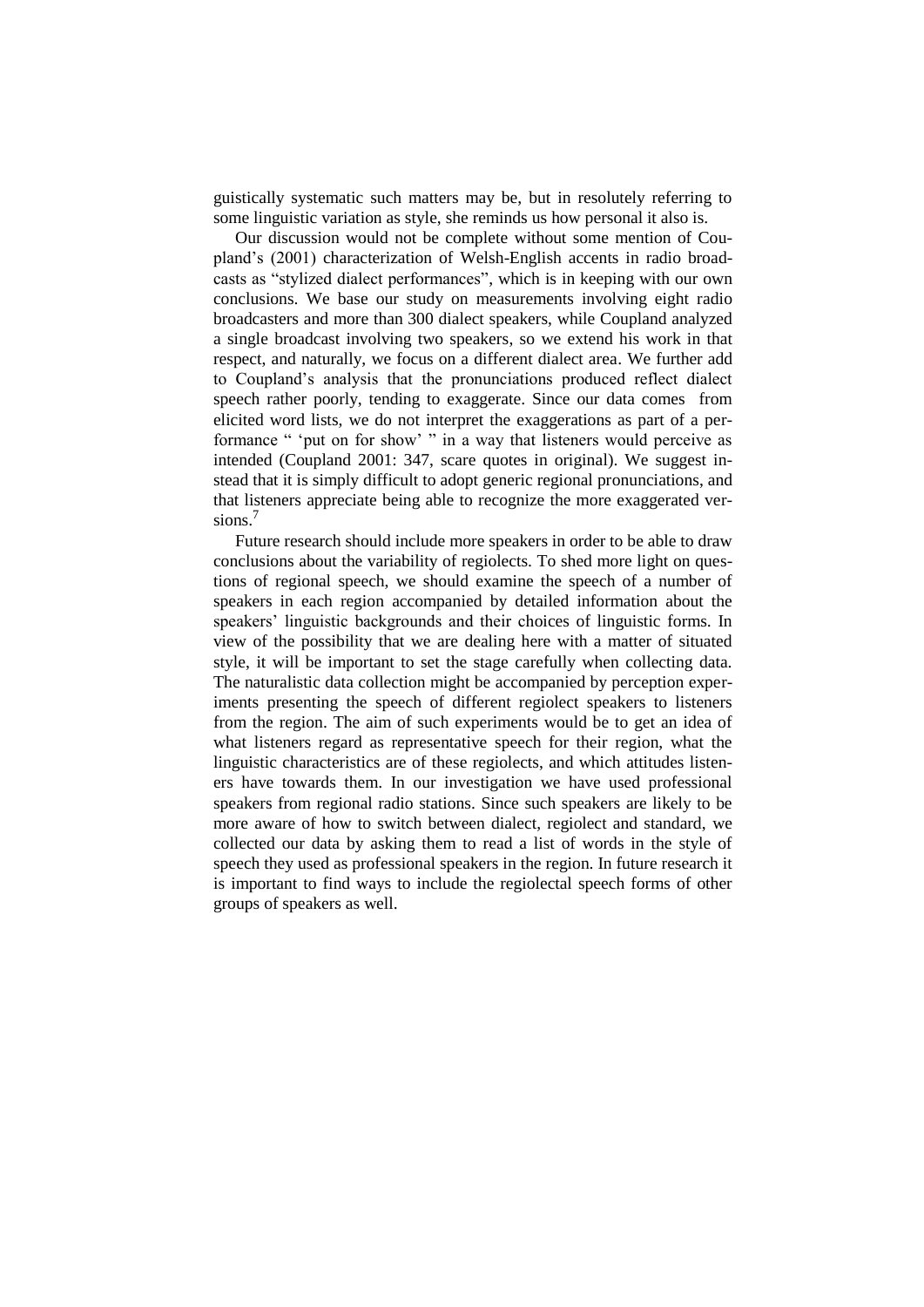| <b>GTRP</b>   | Dutch word | <b>English gloss</b> | Part of speech |
|---------------|------------|----------------------|----------------|
| reference nr. |            |                      |                |
| 379           | meid       | girl                 | noun           |
| 723           | zakken     | bags                 | noun           |
| 748           | aardig     | nice                 | adjective      |
| 784           | droog      | dry                  | adjective      |
| 791           | duur       | expensive            | adjective      |
| 806           | goed       | good                 | adjective      |
| 816           | groot      | big                  | adjective      |
| 819           | haastig    | hasty                | adjective      |
| 821           | hard       | hard                 | adjective      |
| 830           | hoog       | high                 | adjective      |
| 836           | juist      | correct              | adjective      |
| 842           | kort       | short                | adjective      |
| 881           | proper     | clean                | adjective      |
| 898           | schoon     | clean                | adjective      |
| 905           | simpel     | simple               | adjective      |
| 906           | slecht     | bad                  | adjective      |
| 935           | vreemd     | strange              | adjective      |
| 954           | ziek       | ill                  | adjective      |
| 965           | zwaar      | heavy                | adjective      |
| 1194          | gebruiken  | use                  | verb           |
| 1267          | kopen      | buy                  | verb           |
| 1300          | lachen     | laugh                | verb           |
| 1313          | leunen     | lean                 | verb           |
| 1318          | liggen     | lie                  | verb           |
| 1329          | maken      | make                 | verb           |
| 1340          | mogen      | may                  | verb           |
| 1344          | noemen     | call                 | verb           |
| 1357          | rijden     | drive                | verb           |
| 1373          | scheren    | shave                | verb           |
| 1381          | schrijven  | write                | verb           |
| 1426          | spreken    | speak                | verb           |

Appendix. List of 37 Dutch words used for the pronunciation analysis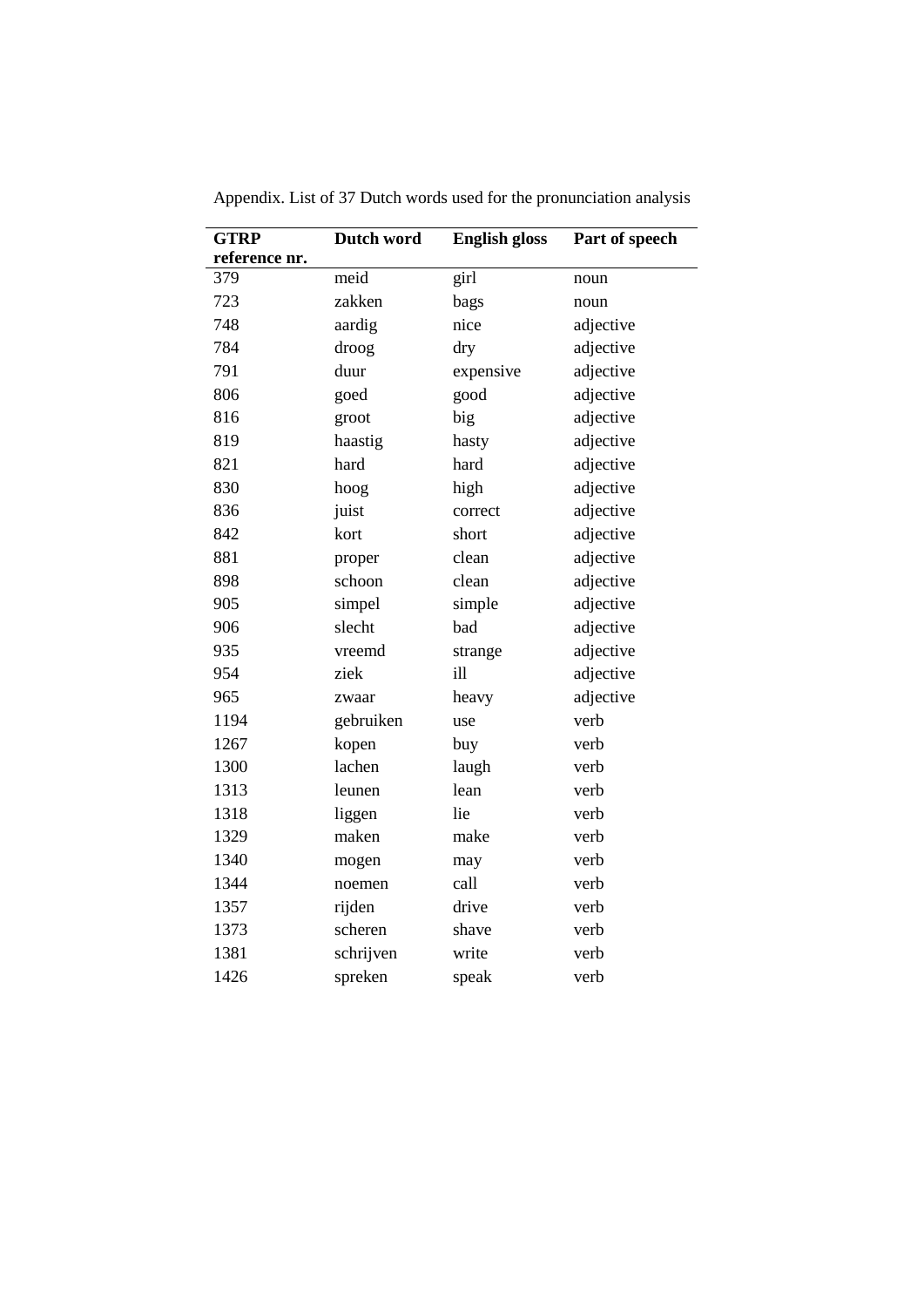| 1446 | stampen | pound     | verb |
|------|---------|-----------|------|
| 1473 | vallen  | fall      | verb |
| 1509 | vrijen  | make love | verb |
| 1527 | weten   | know      | verb |
| 1549 | wrijven | rub       | verb |
| 1553 | zeggen  | say       | verb |

# **Notes**

- <sup>1</sup> We are grateful to Peter Auer and Frans Hinskens for discussion of this work, also to the Göteborg audience at the workshop *(Comparing) Approaches to Measuring Linguistic Differences,* Oct. 2011. We are further indebted to our partners in the Dutch-Flemish cooperative project "Mutual Comprehensibility of Dutch Dialects", namely Renée van Bezooijen, Dirk Geeraersts, Stef Grondelaers, Roeland van Hout, Leen Impe, Sebastian Kürschner and Dirk Speelman,. We also thank Lotte Thissen for an important reference and finally two anonymous referees.
- <sup>2</sup> In deference to its speakers' wishes we refer to the language spoken in Flanders as BELGIAN DUTCH. See nl.wikipedia.org/wiki/Nederlands\_in\_België It is spoken primarily by the Flemish.
- <sup>3</sup> Haugen (1966) defines four stages of standardization: (1) selection of form, (2) codification of form, (3) elaboration of function and (4) acceptance by the community.
- <sup>4</sup> Auer's (2005) remark is anticipated by Auer and Hinskens' (1996: 6) observation that "dialectologists and linguists tend to be somewhat rash in assigning the status of a 'variety' to a certain way of speaking".
- <sup>5</sup> The working assumption is that the prestige of a region increases when the capital city of a country is situated in or near the region.
- $6$  In the case of Brabant the difference is barely significant ( $p = 0.016$ ), and in all other cases the differences are highly significant ( $p < 0.001$ ).
- $7$  Coupland's detailed analysis is to be recommended for its sensitive attention to how subtly Welsh English accent is used in the radio dialogues he examines, in a way that engages issues of regional identity in an entertaining way, and without slipping into an apparent denial of the legitimacy of non-dialectal, unaccented speech.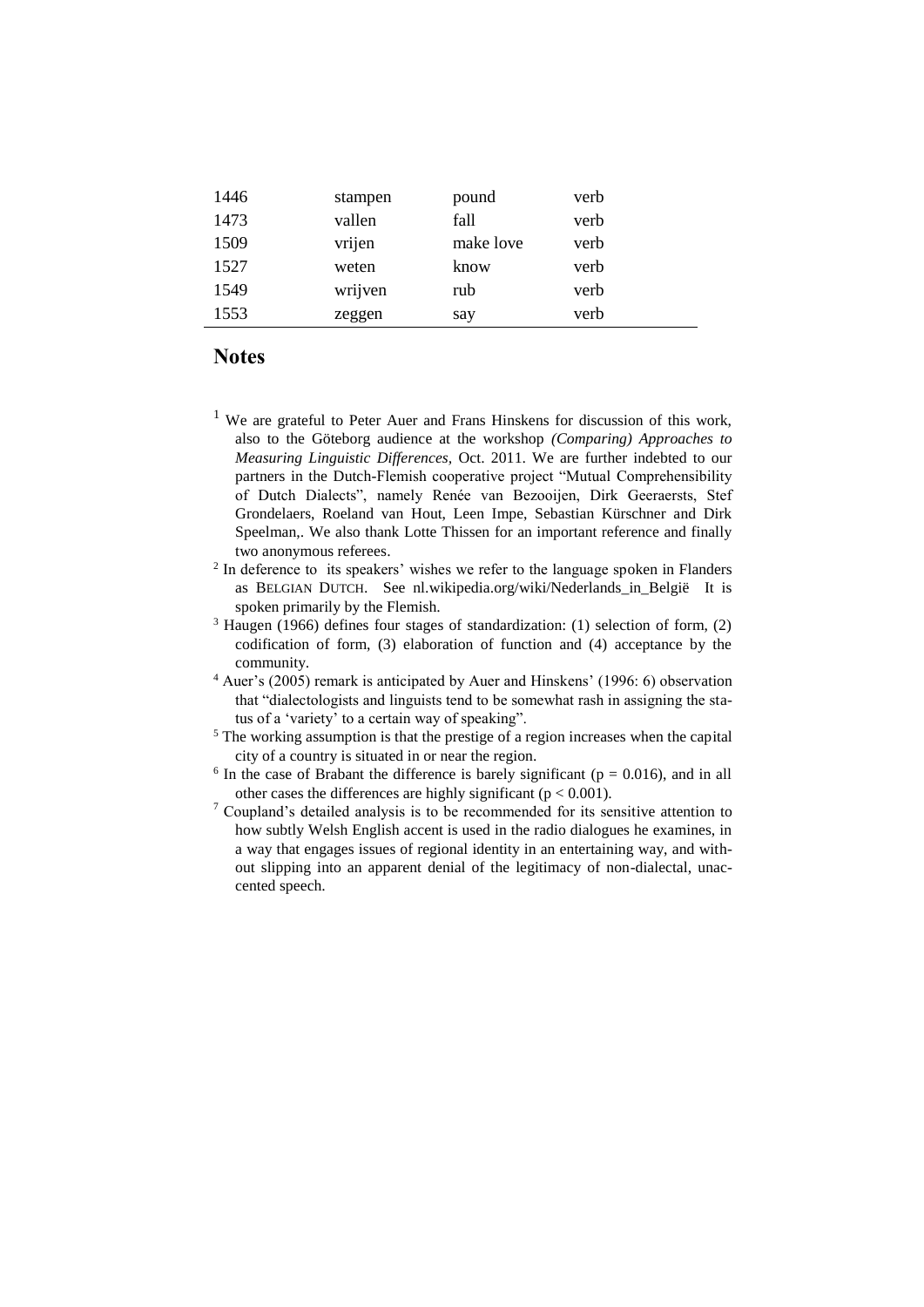#### **8. References**

#### Auer, Peter.

-

2005 Europe's sociolinguistic unity, or: A typology of European dialect/standard constellations. In *Perspectives on Variation. Sociolinguistic, Historical, Comparative,* Nicole Delbecque, Johan Van der Auwera and Dirk Geeraerts (eds.), 7—42. Berlin/New York: Mouton de Gruyter.

Auer, Peter and Frans Hinskens.

- 1996 The convergence and divergence of dialects in Europe. New and not so new developments in an old area. *Sociolinguistica* 10: 1— 30.
- Campbell, Lyle
	- 2004 *Historical Linguistics: An Introduction*. Edinburgh: Edinburgh University Press.

### Chambers, J.K.

2003 *Sociolinguistic Theory*. Cambridge: Blackwell.

- Chambers, J.K. and Peter Trudgill
- 1998 ( $1980$ ) Dialectology. Cambridge: Cambridge University Press. Coetsem, Frans van

1988 *Loan Phonology and the Two Transfer Types in Language Contact*. Dordrecht: Foris.

#### Coupland, Nikolas

2001 Dialect stylization in radio talk. *Language in Society* 30: 345— 375.

# Eckert, Penelope

2001 Style and social meaning. In *Style and Sociolinguistic Variation,*  Penelope Eckert and John R. Rickford (eds.), 119—126. Cambridge: Cambridge University Press.

#### Geeraerts, Dirk

- 2001 Een zondagspak? Het Nederlands in Vlaanderen: Gedrag, beleid, Attitudes. *Ons Erfdeel* 44: 337—343.
- Goeman, Ton and Johan Taeldeman
	- 1996 Fonologie en morfologie van de Nederlandse dialecten. Een nieuwe materiaalverzameling en twee nieuwe atlasprojecten. *Taal en Tongval* 48 (1): 38—59.

Gooskens, Charlotte and Wilbert Heeringa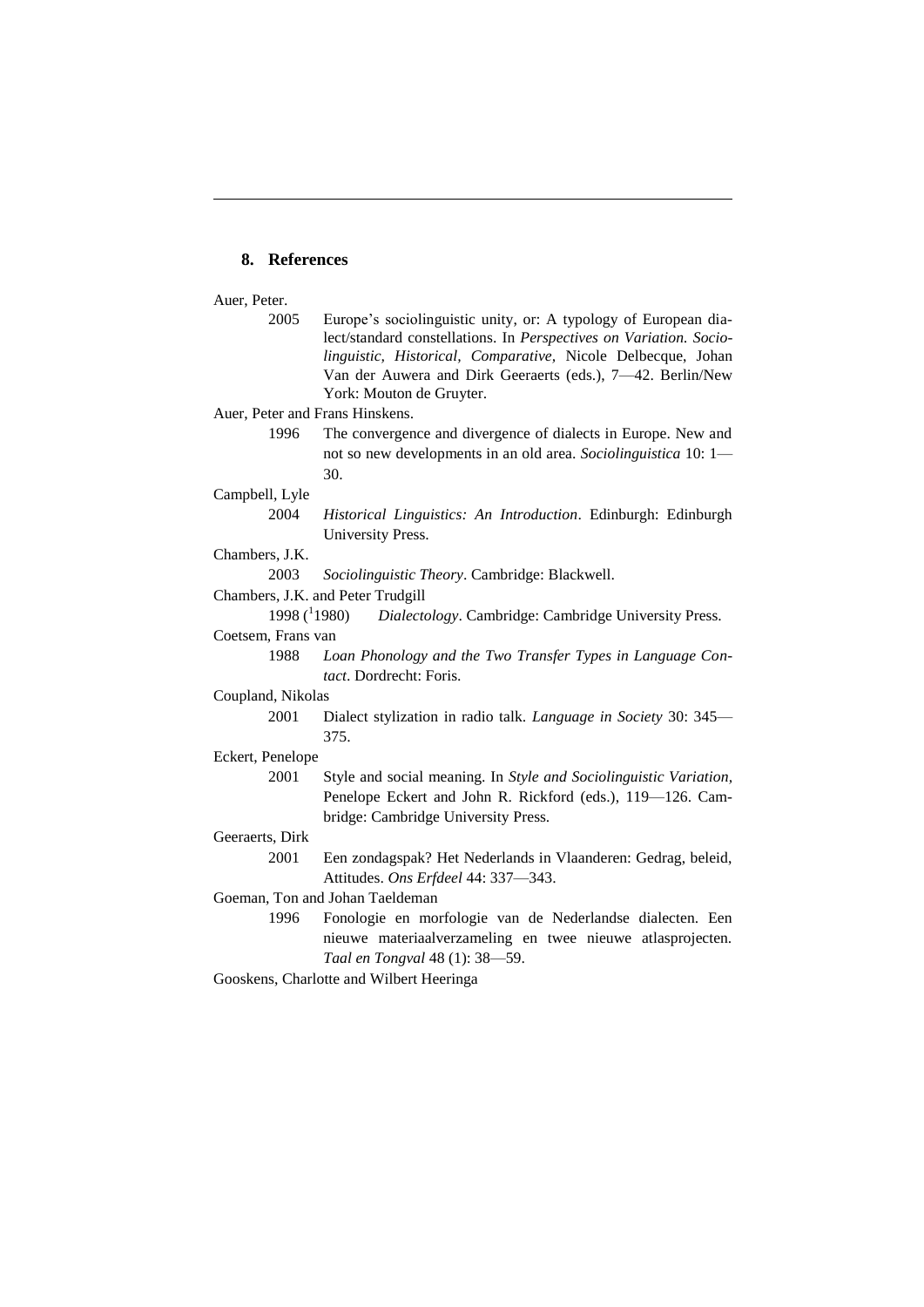2004 [Perceptive evaluation of Levenshtein dialect distance measure](http://www.let.rug.nl/gooskens/pdf/publ_langvarch_2004.pdf)[ments using Norwegian dialect data.](http://www.let.rug.nl/gooskens/pdf/publ_langvarch_2004.pdf) *Language Variation and Change* 16 (3): 189—207.

Greenhill, Simon J.

-

2011 [Levenshtein distances fail to identify language relationships ac](http://simon.net.nz/?p=205)[curately.](http://simon.net.nz/?p=205) *Computational Linguistics* 37 (4): 689—698*.* 

Grondelaers, Stefan, Hilde van Aken, Dirk Speelman, and Dirk Geeraerts

2001 Inhoudswoorden en preposities als standaardiseringsindicatoren. De diachrone en synchrone status van het Belgische Nederlands. *Nederlandse Taalkunde* 6: 179—202.

Gussenhoven, Carlos

2007 Wat is de beste transcriptie voor het Nederlands? *Nederlandse Taalkunde* 12: 331—350 .

#### Haugen, Einar

1966 Dialect, language, nation. *American Anthropologist* 68: 922— 935 .

# Hinskens, Frans

1998 Dialect levelling: a two-dimensional process, *Folia Linguistica*, XXII (1—2) (Peter Auer, guest editor), 35—51.

Hinskens, Frans

- to appear Koineization in the present-day Dutch dialect landscape: postvocalic /r/ and more. In*The Formation of Regiolects in the Low Countries* (special issue of *Taal en tongval*), : Wilbert Heeringa and Gunther de Vogelaer (eds).
- Hinskens, Frans, Peter Auer, and Paul Kerswill
	- 2005 The study of dialect convergence and divergence. Conceptual and methodological considerations. In *Dialect Change: Convergence and Divergence in European Languages,* Peter Auer, Frans Hinskens, and Paul Kerswill (eds.), 1—50. Cambridge: Cambridge University Press.

#### Hoppenbrouwers, Cor

- 1983 Het genus in een Brabants regiolect. *TABU, Bulletin voor Nederlandse Taalkunde* 13: 1—25.
- Hoppenbrouwers, Cor
	- 1990 *Het regiolect: van dialect tot algemeen Nederlands*. Muiderberg: Coutinho.

Howell, Robert B.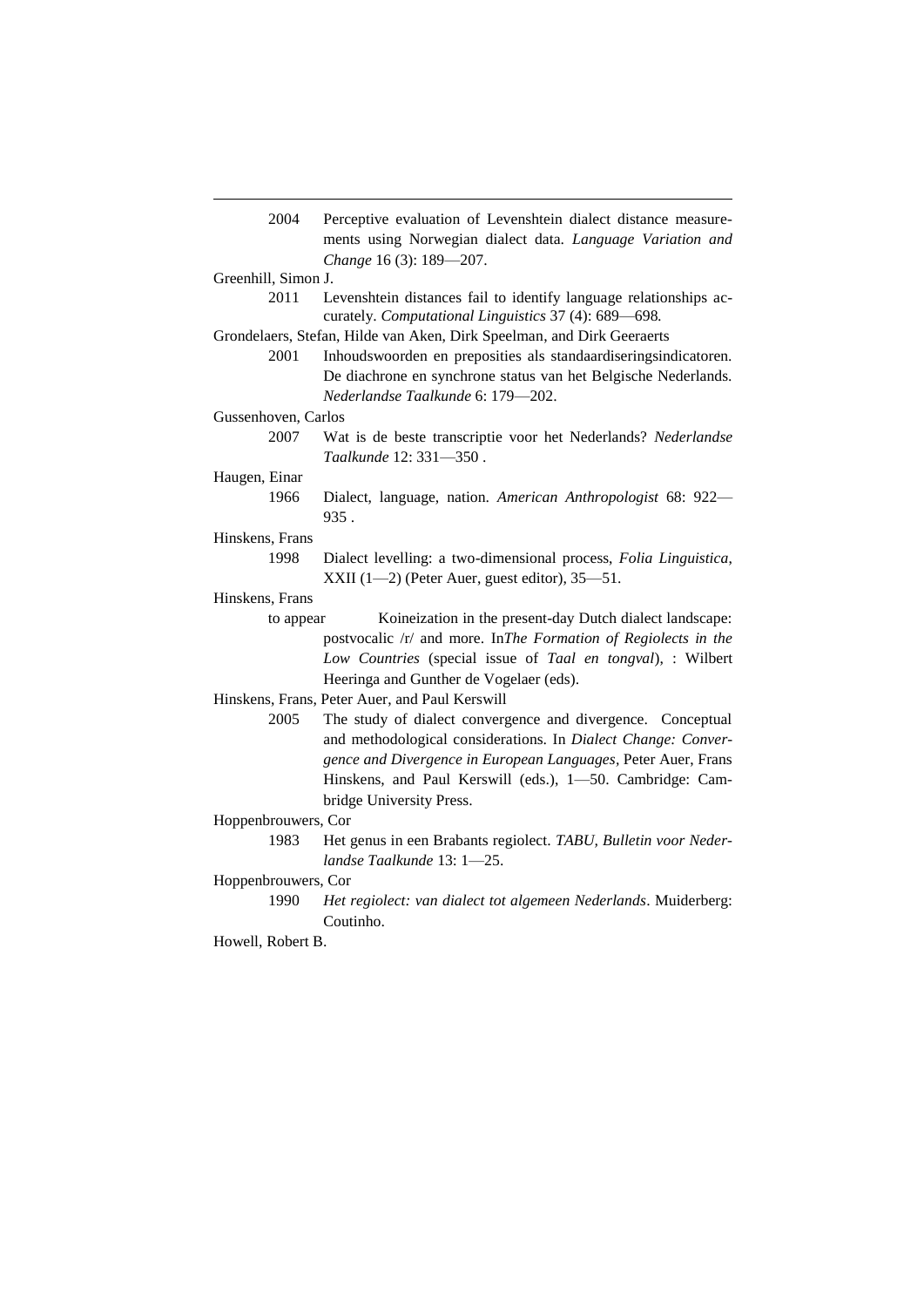| 2006                  | Immigration and koineization: the formation of Early Modern<br>Dutch urban vernaculars. Transactions of the Philological Socie-<br>ty 104: 207-227.                                                                                                                                                       |
|-----------------------|-----------------------------------------------------------------------------------------------------------------------------------------------------------------------------------------------------------------------------------------------------------------------------------------------------------|
|                       | Howitt, Dennis and Duncan Cramer                                                                                                                                                                                                                                                                          |
| 2008                  | Introduction to Research Methods in Psychology. Edinburgh                                                                                                                                                                                                                                                 |
|                       | Gate: Prentice Hall.                                                                                                                                                                                                                                                                                      |
|                       | Impe, Leen, Dirk Geeraerts, and Dirk Speelman                                                                                                                                                                                                                                                             |
| 2008                  | Mutual intelligibility of standard and regional Dutch language<br>varieties. International Journal of Humanities and Arts Compu-<br>$ting 2 (1-2): 101-117.$                                                                                                                                              |
| Kerswill, Paul        |                                                                                                                                                                                                                                                                                                           |
| 2003                  | Dialect levelling and geographical diffusion in British English. In<br>Social Dialectology. In Honour of Peter Trudgill, David Britain<br>and Jenny Cheshire (eds.), 223-243. Amsterdam: Benjamins.                                                                                                       |
| Labov, William        |                                                                                                                                                                                                                                                                                                           |
| 1972                  | Sociolinguistic Patterns. Philadelphia: University of Pennsylva-                                                                                                                                                                                                                                          |
|                       | nia Press.                                                                                                                                                                                                                                                                                                |
| Leinonen, Therese     |                                                                                                                                                                                                                                                                                                           |
| 2010                  | An acoustic analysis of vowel pronunciation in Swedish dialects.<br>Ph.D. Diss., University of Groningen.                                                                                                                                                                                                 |
| Levenshtein, Vladimir |                                                                                                                                                                                                                                                                                                           |
| 1965                  | Binary codes capable of correcting deletions, insertions and re-<br>versals. Cybernetics and Control Theory 10 (8): 707-710.<br>(translation of Левенштейн, В. И Двоичные коды<br>$\mathbf{c}$<br>исправлением выпадений, вставок и замещений символов.<br>Доклады Академий Наук СССР 163 (4): 845-848.). |
| Mattheier, Klaus      |                                                                                                                                                                                                                                                                                                           |
| 1996                  | Varietätenkonvergenz: Überlegungen zu einem Baustein einer                                                                                                                                                                                                                                                |
|                       | Theorie der Sprachvariation. Sociolinguistica 10: 1-31.                                                                                                                                                                                                                                                   |
|                       | Nerbonne, John and Wilbert Heeringa                                                                                                                                                                                                                                                                       |
| 2009                  | Measuring dialect differences. In Language and Space: Theories                                                                                                                                                                                                                                            |
|                       | and Methods, in series Handbooks of Linguistics and Communi-                                                                                                                                                                                                                                              |
|                       | cation Science, Jürgen Erich Schmidt and Peter Auer (eds.),                                                                                                                                                                                                                                               |
|                       | 550-567. De Gruyter, Berlin.                                                                                                                                                                                                                                                                              |
| Randstadmonitor 2006  |                                                                                                                                                                                                                                                                                                           |
| 2006                  | Regio<br>Utrecht:<br>Randstad.                                                                                                                                                                                                                                                                            |
|                       | http://www.rijksoverheid.nl/onderwerpen/randstad/documenten-                                                                                                                                                                                                                                              |
|                       | en-publicaties/brochures/2007/12/01/randstadmonitor-2006.html                                                                                                                                                                                                                                             |

Sanders, Nathan and Steven B. Chin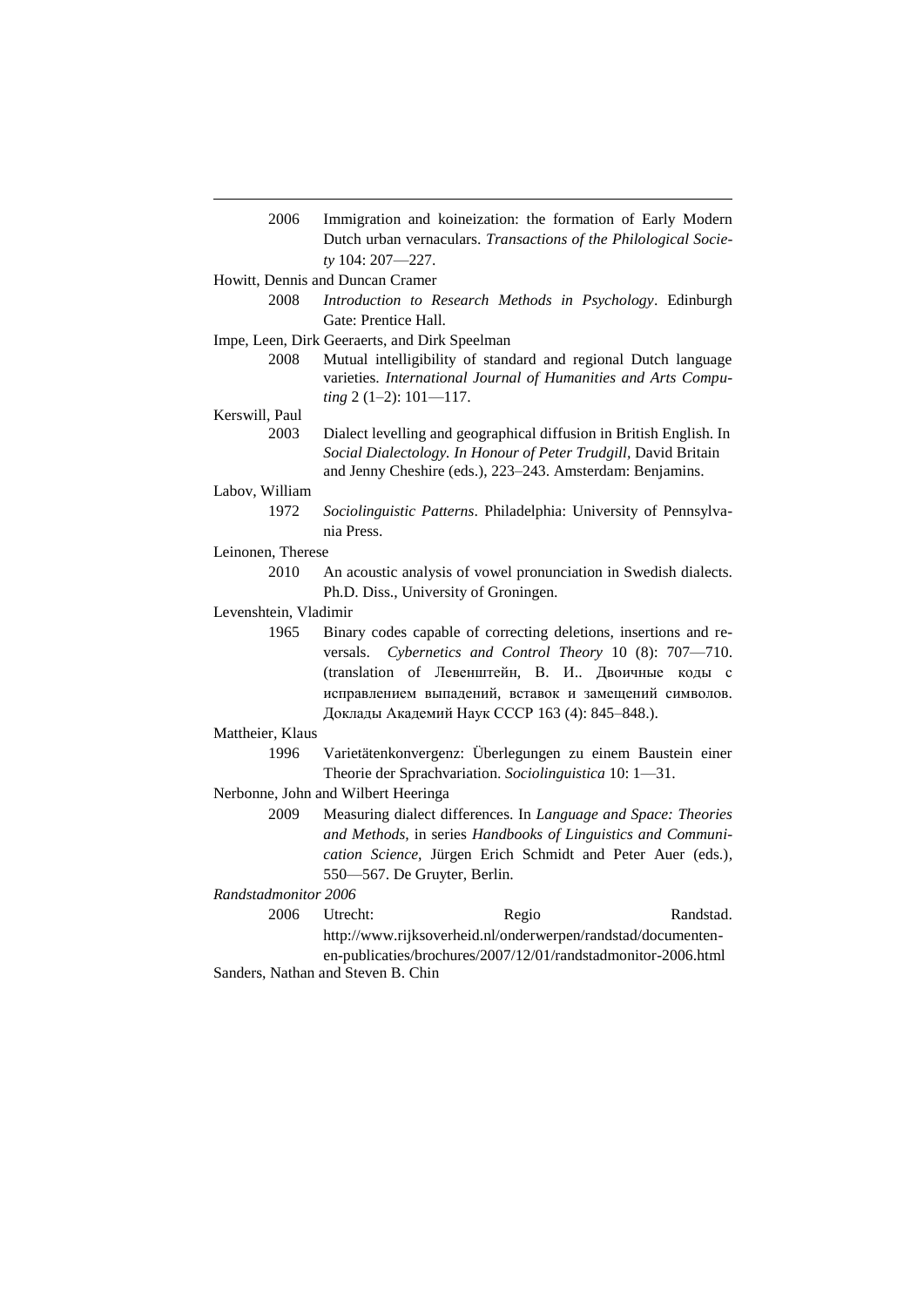| 2009                | Phonological distance measures. Journal of Quantitative Linguis-<br>tics 16 (1): 96-114.                                                                                                                                                                        |
|---------------------|-----------------------------------------------------------------------------------------------------------------------------------------------------------------------------------------------------------------------------------------------------------------|
| Smakman, Dick.      |                                                                                                                                                                                                                                                                 |
| 2006                | Standard Dutch in the Netherlands. A sociolinguistic and phonet-<br>ic description. Ph.D. dissertation, Radboud University                                                                                                                                      |
| Sobrero, Alberto A. |                                                                                                                                                                                                                                                                 |
| 1996                | Italianization and variations in the repertoire: the Koinai. Socio-<br>linguistica 10: 105-111.                                                                                                                                                                 |
|                     | Spruit, Marco René, Wilbert Heeringa, and John Nerbonne                                                                                                                                                                                                         |
| 2009                | Associations among Linguistic Levels Lingua 119 (11). Spec. is-<br>sue The Forests behind the Trees, John Nerbonne and Franz<br>Manni (eds.).1624-1642.                                                                                                         |
| Streck, Tobias      |                                                                                                                                                                                                                                                                 |
| 2012                | Phonologischer Wandel im Konsonantismus der alemannischen<br>Dialekte Baden-Württembergs. Sprachatlasvergleich, Spontan-<br>sprache und dialektometrische Studien. Stuttgart: Steiner (Zeit-<br>schrift für Dialektologie und Linguistik - Beihefte, Band 148). |
| Trudgill, Peter     |                                                                                                                                                                                                                                                                 |
| 1986                | Dialects in Contact. Oxford: Blackwell.                                                                                                                                                                                                                         |
| Velde, Hans van de  |                                                                                                                                                                                                                                                                 |
| 1996                | Variatie en verandering in het gesproken Standaard-Nederlands<br>(1935-1993). Ph.D. Diss., University of Nijmegen.                                                                                                                                              |
| Verhoeven, Jo       |                                                                                                                                                                                                                                                                 |
| 2005                | Belgian Standard Dutch. Journal of the International Phonetic<br>Association 35: 243-247.                                                                                                                                                                       |
|                     | Wieling, Martijn, Wilbert Heeringa, and John Nerbonne                                                                                                                                                                                                           |
| 2007                | An aggregate analysis of pronunciation in the Goeman-<br>Taeldeman-van Reenen-Project. Taal en Tongval 59: 84-116.                                                                                                                                              |
|                     | Wieling, Martijn, Eliza Margaretha, and John Nerbonne                                                                                                                                                                                                           |
| 2012                | Inducing a measure of phonetic similarity from pronunciation<br>variation. Journal of Phonetics 40 (2): 307-314.                                                                                                                                                |
|                     | Wieling, Martijn and John Nerbonne                                                                                                                                                                                                                              |
| 2011                | Measuring Linguistic Variation Commensurably. Dialectologia,<br>Special Issue II. 141-162.                                                                                                                                                                      |
|                     | Wieling, Martijn, John Nerbonne, and Harald Baayen                                                                                                                                                                                                              |
| 2011                | Quantitative Social Dialectology: Explaining Linguistic Variation<br>Geographically and Socially. PLoS ONE, 6 (9): e23613.<br>doi:10.1371/journal.pone.0023613                                                                                                  |
|                     |                                                                                                                                                                                                                                                                 |